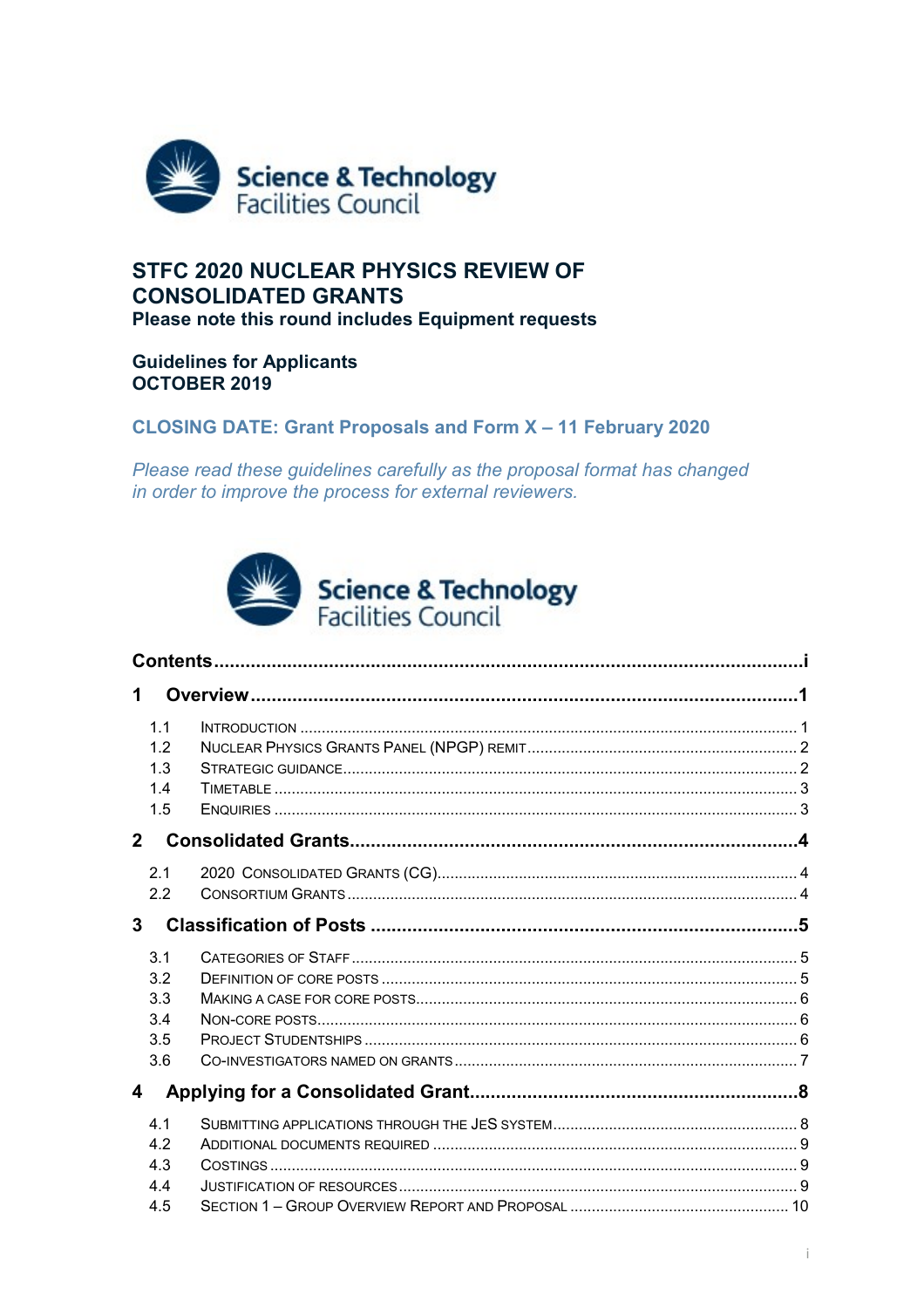| 4.6            |                                                                              |  |
|----------------|------------------------------------------------------------------------------|--|
| 4.7            |                                                                              |  |
| 4.8            |                                                                              |  |
| 4.9            |                                                                              |  |
| 4.10           | SECTION 4 - GUIDANCE FOR MANCHESTER, LIVERPOOL AND DARESBURY CROSS-COMMUNITY |  |
|                |                                                                              |  |
| 4.11           |                                                                              |  |
| 4.12           |                                                                              |  |
| 4.13           |                                                                              |  |
| 5              |                                                                              |  |
| 5.1            |                                                                              |  |
| 5.2            |                                                                              |  |
| 5.3            |                                                                              |  |
| 5.4            |                                                                              |  |
| 5.5            |                                                                              |  |
| 5.6            |                                                                              |  |
| 5.7            |                                                                              |  |
| 5.8            |                                                                              |  |
| 6              |                                                                              |  |
| 6.1            |                                                                              |  |
| 6.2            |                                                                              |  |
| 6.3            |                                                                              |  |
| 6.4            |                                                                              |  |
| $\overline{7}$ |                                                                              |  |
| 7.1            |                                                                              |  |
| 7.2            |                                                                              |  |
| 7.3            |                                                                              |  |
| 7.4            |                                                                              |  |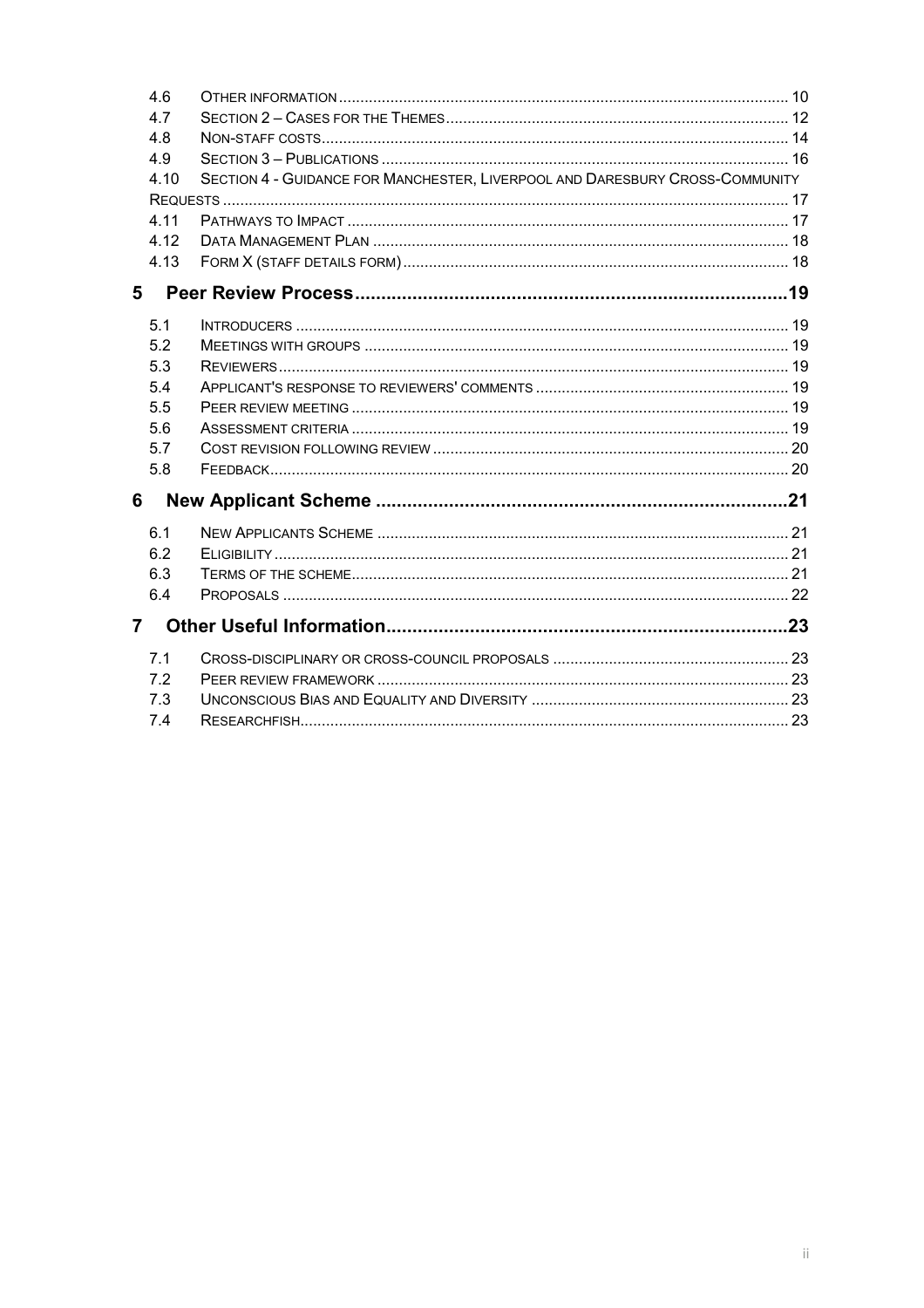# <span id="page-2-0"></span>**1 Overview**

## <span id="page-2-1"></span>**1.1 Introduction**

1.1.1 This document sets out the guidelines for the 2020 Nuclear Physics Consolidated Grants round, and it should be read in conjunction with the STFC [Grants](https://stfc.ukri.org/research-grants-handbook/)  [Handbook.](https://stfc.ukri.org/research-grants-handbook/)

**Please note:** Funds are available in this grants round to apply for capital equipment items.

- 1.1.2 Applicants are asked to note the constrained financial environment within which the STFC is operating. It is important that proposals are ambitious and forward looking and that groups still request what they need to carry out their full programme of work; however expansion of the overall programme will not be affordable. Funds for capital and resource are separate and an award of capital will not reduce the availability of resource available and vice versa.
- 1.1.3 The grants round and these guidelines have been developed to ensure that the process:
	- Is transparent and accountable, particularly with respect to the means of prioritisation;
	- Is efficient, in terms of the requirement for applicants (length of proposals and detail provided), the reviewers, panel members, and the use of STFC office resources;
	- Provides a timely outcome.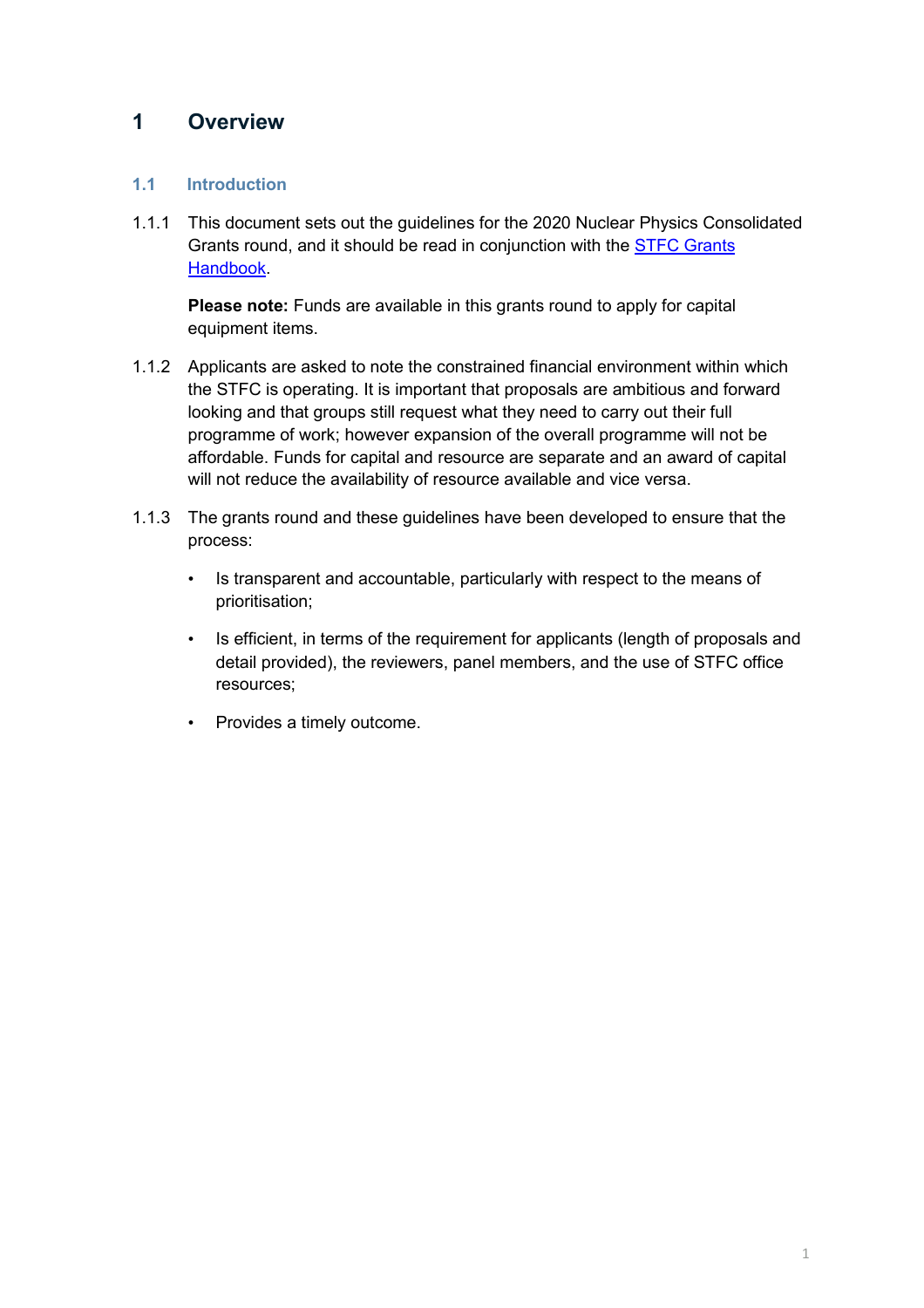## <span id="page-3-0"></span>**1.2 Nuclear Physics Grants Panel (NPGP) remit**

- 1.2.1 Grant proposals are reviewed by the NPGP. The panel's role is to:
	- Assess and make recommendations to the STFC Executive on research grant applications in nuclear physics;
	- Take account (as appropriate) of the recommendations of external reviewers and the conclusions of specialist peer review panels. The latter may be convened by the executive to advise on consolidated grants, contiguous groups of research requests, or research requests which are judged (on the basis of cost or propriety) to warrant such separate, in-depth assessment;
	- Advise the STFC's Science Board and the Executive as required on all issues relating to research grants, including monitoring the level of funding allocated to grants; and
	- Carry out other such tasks associated with peer review as the Executive might require.
- 1.2.2 The membership of the NPGP taking part in the 2020 review of the consolidated grants can be found on the [STFC website.](https://stfc.ukri.org/about-us/how-we-are-governed/advisory-boards/nuclear-physics-grants-panel/)

## <span id="page-3-1"></span>**1.3 Strategic guidance**

1.3.1 In assessing proposals the NPGP will take account of the outcome of the 2017 Balance of Programmes Exercise and the strategic priorities identified by Science Board, along with the recommendations of the 2017 Programme Evaluation of Nuclear Physics. The community should note that the Programme Evaluation of Nuclear Physics which concluded in early 2019, which aims to ensure that the programme is optimal, balanced, coherent and sustainable will be published before the end of 2019. STFC will take note of international reports (e.g. the NuPECC long range plan) to help set the context for the proposed work.

The grants panel will ensure that:

- The programme supported is scientifically excellent;
- The programme is clearly in line with STFC's strategic science objectives and priorities; that it addresses the impact agenda (e.g. in terms of technology development and knowledge transfer) and is responsive to changes and future opportunities within the community;
- There is an appropriate balance between the programmatic themes within nuclear physics and the development of novel, generic technologies consistent with the overall STFC science strategy.
- 1.3.2 The Pathways to Impact statement should identify technology, skills development and UKRI's common funds such as Newton, ISCF (Industrial Strategy Challenge Fund)/GCRF (Global Challenges Research Fund) opportunities that are part of the group's activities and strategy for the future. There is a possibility to bid for additional funding through these funds.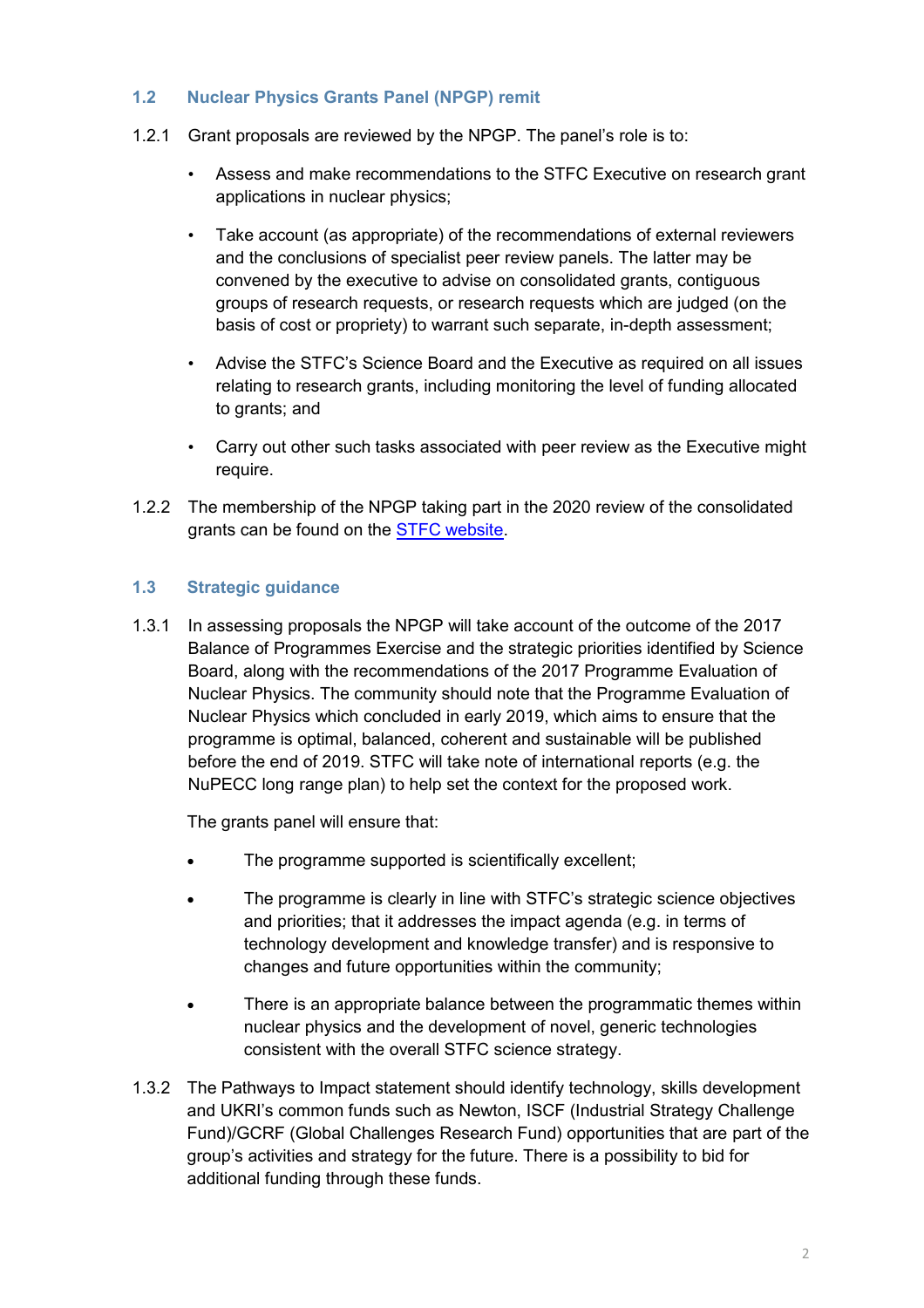### <span id="page-4-0"></span>**1.4 Timetable**

1.4.1 The timetable for the review will be as follows:

| <b>Cross Community Requests</b>                             | 19 November 2019      |  |
|-------------------------------------------------------------|-----------------------|--|
| Closing date for consolidated<br>grant proposals and Form X | 11 February 2020      |  |
| Reviewing process                                           | April 2020            |  |
| <b>Clarification Meetings</b>                               | Early May 2020        |  |
| Applicants to receive and<br>respond to reviewer comments   | Mid May 2020          |  |
| Peer Review meetings                                        | May 2020<br>June 2020 |  |
| Science Board                                               | <b>July 2020</b>      |  |
| Outcome announced                                           | September 2020        |  |
| Grants Commence                                             | 1 October 2021        |  |

## <span id="page-4-1"></span>**1.5 Enquiries**

- 1.5.1 Enquiries can be directed to the following staff at STFC:
	- Mrs Jane Long:  $\mathbb{R}$  +44 (0) 1793 442141  $\boxtimes$  [jane.long@stfc.ukri.org](mailto:jane.long@stfc.ukri.org)
	- Mr Ian Burns:  $\circledast$  +44 (0) 1793 442089  $\boxtimes$  *[ian.burns@stfc.ukri.org](mailto:ian.burns@stfc.ukri.org)*
- 1.5.2 Problems encountered using the JeS system should be directed to the JeS helpdesk:
	- JeS enquiries: [JeSHelp@rcuk.ac.uk](mailto:JeSHelp@rcuk.ac.uk)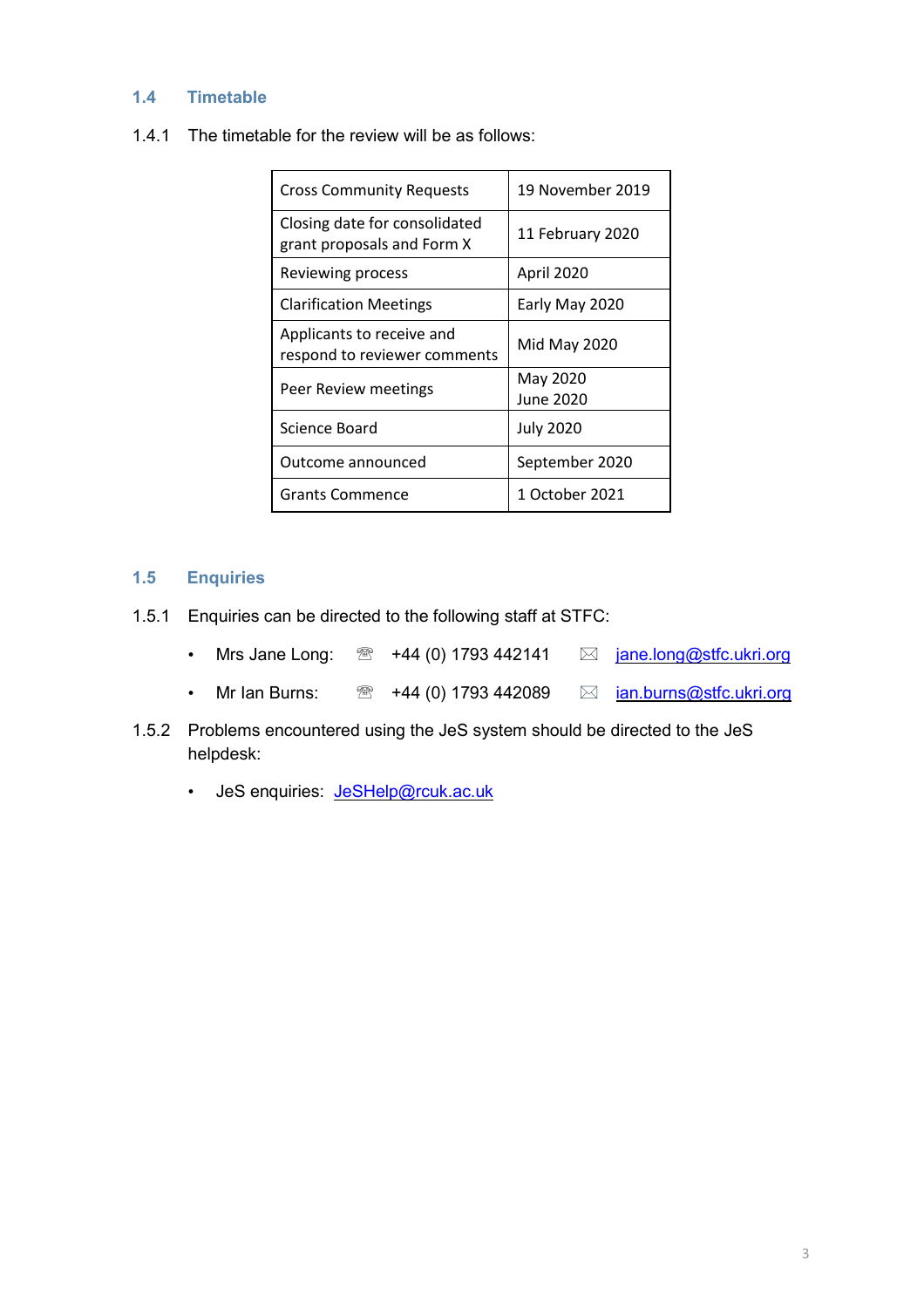# <span id="page-5-0"></span>**2 Consolidated Grants**

# <span id="page-5-1"></span>**2.1 2020 Consolidated Grants (CG)**

- 2.1.1 STFC provides support for the nuclear physics community through consolidated grants. Following a review of the implementation of the consolidated grant scheme in 2014, the mechanism has now been amended based on experience to address lessons learned. The 2020 grants will now move to the new three year simplified grants. During the Consolidated Grants period, there is the potential to request up to a one year no cost extension, providing flexibility to start posts later in the grant period.
- 2.1.2 Each university department (or equivalent sub-unit within the university) may submit one consolidated grant proposal per subject area every three years. Nuclear physics experiment and nuclear physics theory are considered to be one subject area and should be applied for together on the same consolidated grant proposal.

## <span id="page-5-2"></span>**2.2 Consortium Grants**

- 2.2.1 Groups from different institutions working collaboratively in the same well-defined research area may apply for a consolidated research grant as a consortium. This is intended to allow members of such consortia the opportunity to bid for shared resources, that they might not otherwise be able to secure on their own, perhaps due to the size and/or scope of their activity. In practice, this would require the submission of a single case for support, with either one JeS form per institution or one JeS form on behalf of the consortium.
- 2.2.2 An individual will only be supported on a maximum of one consolidated grant. Therefore individuals in groups that apply as a consortium will be excluded from also applying as part of their individual institution's application.
- 2.2.3 In the case of a consortium application by groups from different institutions, the consortium should provide a single Case for Support. In such a case the word 'group' in the guidelines that follow should be interpreted to apply to the consortium as a whole.
- 2.2.4 If you are considering submitting a new consortium grant, please let STFC know prior to submission using the contact details in 1.5.1. In some instances, a brief written summary of the proposed consortium may be requested as part of this process.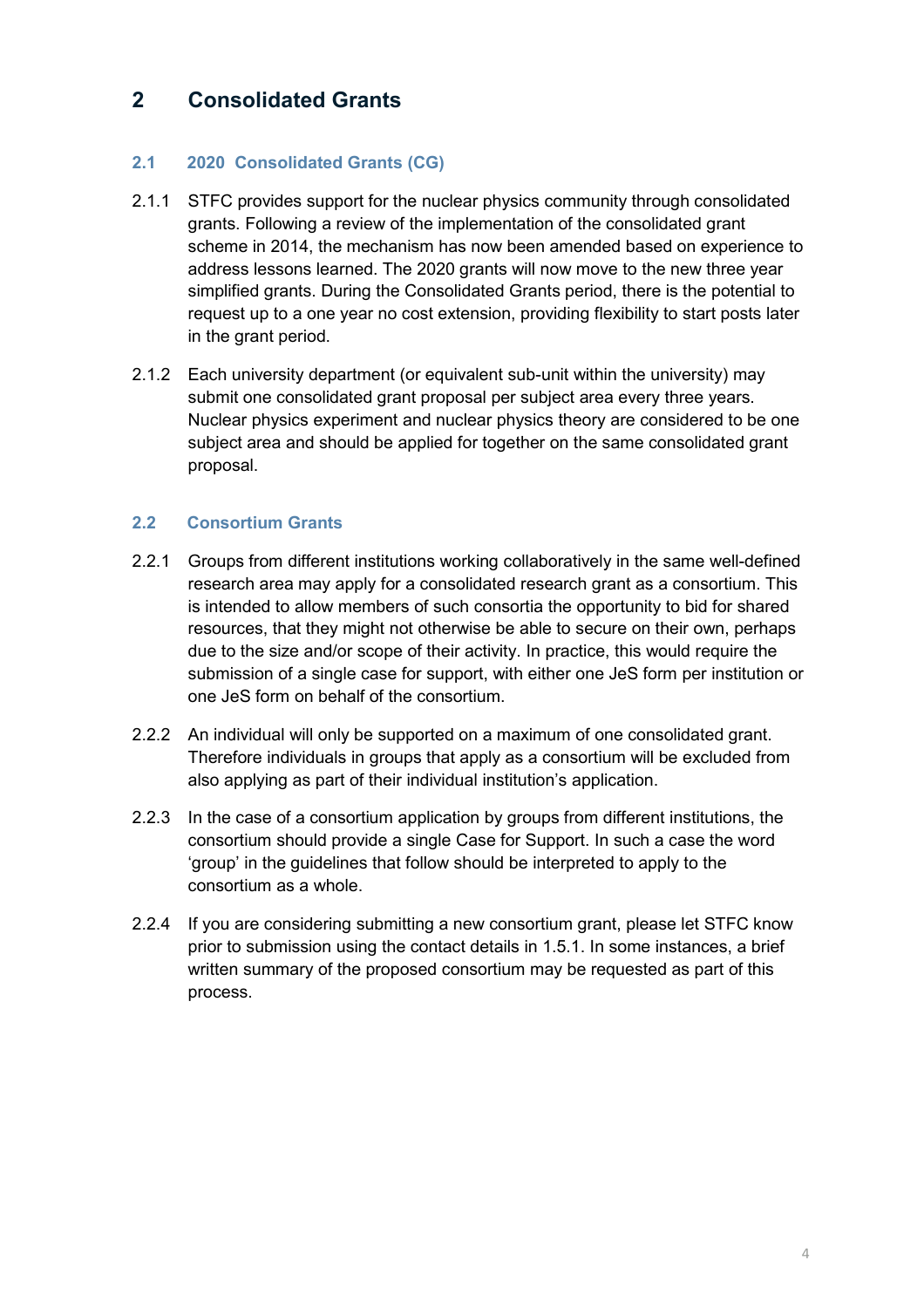# <span id="page-6-0"></span>**3 Classification of Posts**

# <span id="page-6-1"></span>**3.1 Categories of Staff**

- 3.1.1 Consolidated grants have four categories of staff: academics, core staff, non-core staff, and support staff.
- 3.1.2 New posts may be requested in either the core or non-core categories, or a change in categorisation may be requested, so a post assigned as non-core in the 2016 round may now be requested as part of the core group and vice versa. It is not expected that core posts would represent a high proportion of the nonacademic total grant costs.
- 3.1.3 Cross-community effort is available to provide support to the whole of the UK nuclear physics community. The posts are mostly located in Daresbury Laboratory and at the Universities of Liverpool and Manchester, with cross-community staff in key technology areas for the programme, including target making, technical support, and mechanical, electronics and software engineering. Cross community staff support Consolidated Grant themes and PPRP projects. Details of the STFC Nuclear Physics Cross Community Team can be found on [STFC's Nuclear](http://npg.dl.ac.uk/XCommunity/)  [Physics Group webpage:](http://npg.dl.ac.uk/XCommunity/) [The Resource](http://npg.dl.ac.uk/XCommunity/Documents/CC%20Requests%20and%20allocation-November-2018.pdf) allocation following the meeting of 21 November 2018 can also be found on the Nuclear Physics page.

## <span id="page-6-2"></span>**3.2 Definition of core posts**

- 3.2.1 'Core posts' are defined as underpinning support that is, to a great extent, not contingent on the specific details of the group's future programme of work. For instance, a nuclear physics group may require an electronics engineer, which they will need regardless of which experiments they are going to run over the grant period. Senior research posts may be defined as a core post where their role is essential to the strategic scientific success of the group and they possess critical expertise with skills that would be difficult to replace.
- 3.2.2 Ultimately, the grants panels will make judgements on whether a post is core on a case-by-case basis, but the following may be used as a guide. Please note that this list is not intended to be exhaustive, nor will all of these categories be applicable to every grants panel.
	- Expertise in the areas of experimental development and construction;
	- Software/computing support;
	- Expertise in the maintenance and operation of experiments;
	- Engineering and technical expertise, e.g. electronic engineers, mechanical designers.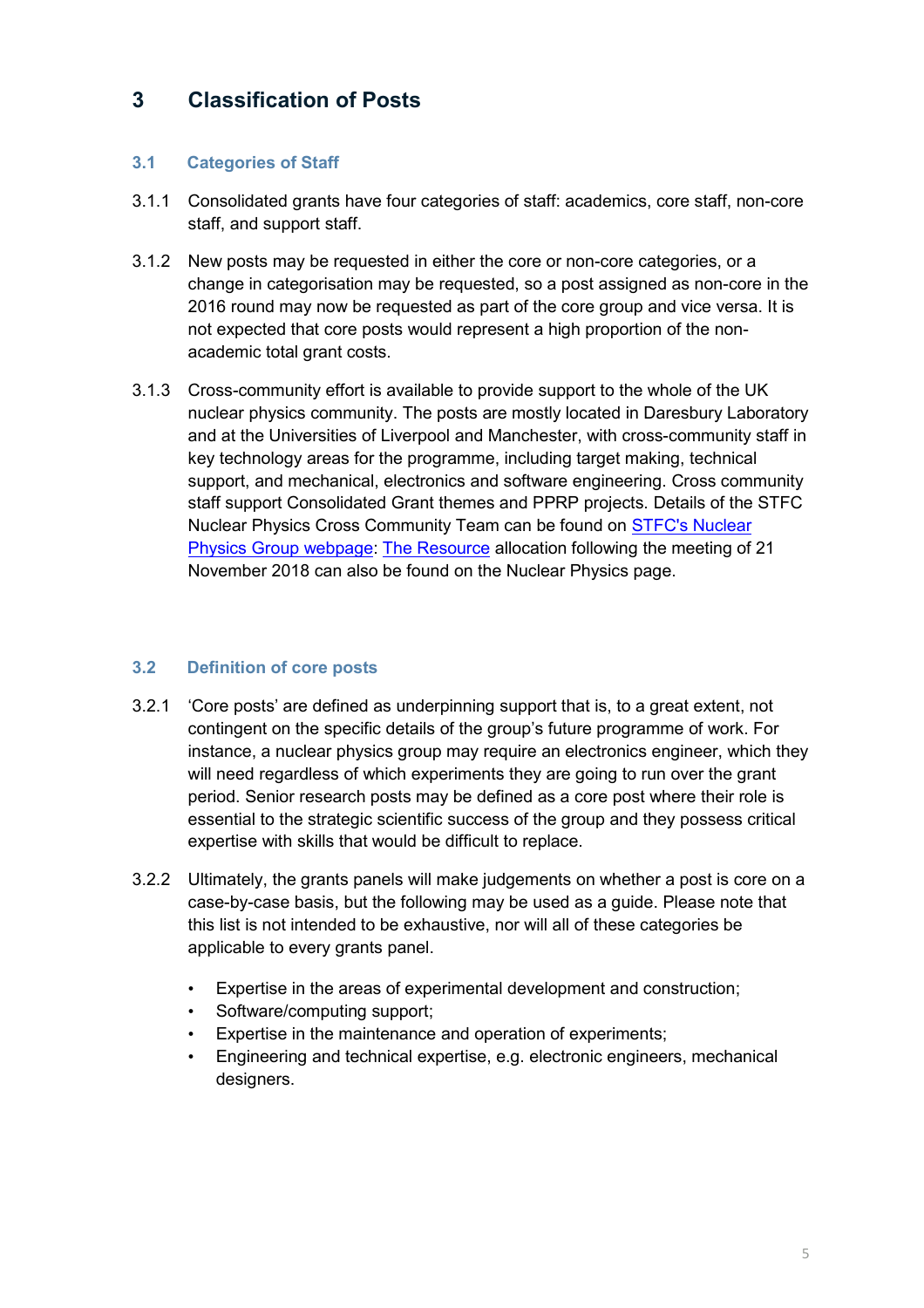- 3.2.3 Pool staff and general secretarial or generic computing support staff are not considered to be core staff.
- 3.2.4 Core group infrastructure may also include posts which are needed as crosscommunity support. Such posts are likely to provide engineering and technical expertise, such as electronic engineers, mechanical designers, software support, and target makers.

### <span id="page-7-0"></span>**3.3 Making a case for core posts**

- 3.3.1 Each group must make a case as part of their proposal for the overall size of their proposed core group. This should stress the areas of expertise of the group, building on work of the individual post holders over the last three years. It should also give a plan of work for the next three years, and explain how this maps on to the proposed core group.
- 3.3.2 Posts requested as core may be awarded as non-core posts by the panel, if it is felt that the scientific case does not require the long term continuity intended for core posts, but that the case is strong enough to justify funding.

### <span id="page-7-1"></span>**3.4 Non-core posts**

- 3.4.1 Non-core posts will be allocated in response to strong physics cases. A competitive allocation procedure will be used for them, comparing cases for the continuation of both existing, and new posts.
- 3.4.2 Requests may also be made for support staff. These include administrative effort as well as general computing support. These posts are also considered as noncore posts.

## <span id="page-7-2"></span>**3.5 Project Studentships**

- 3.5.1 It is possible to apply for project PhD studentships as part of grant proposals. For guidance, please see the STFC Grants [Handbook.](https://stfc.ukri.org/research-grants-handbook/5-applying-for-a-grant/5-4-staff-including-investigators/) A strong case needs to be made explaining how essential the student is to the theme on which they will be working.
- 3.5.2 The NPGP will assess the scientific quality of the project, consider whether the project offers suitable training in research methods and techniques, comment on the broader training, and consider if the studentship adds value overall to the research proposal. All potential costs should be included in the proposal.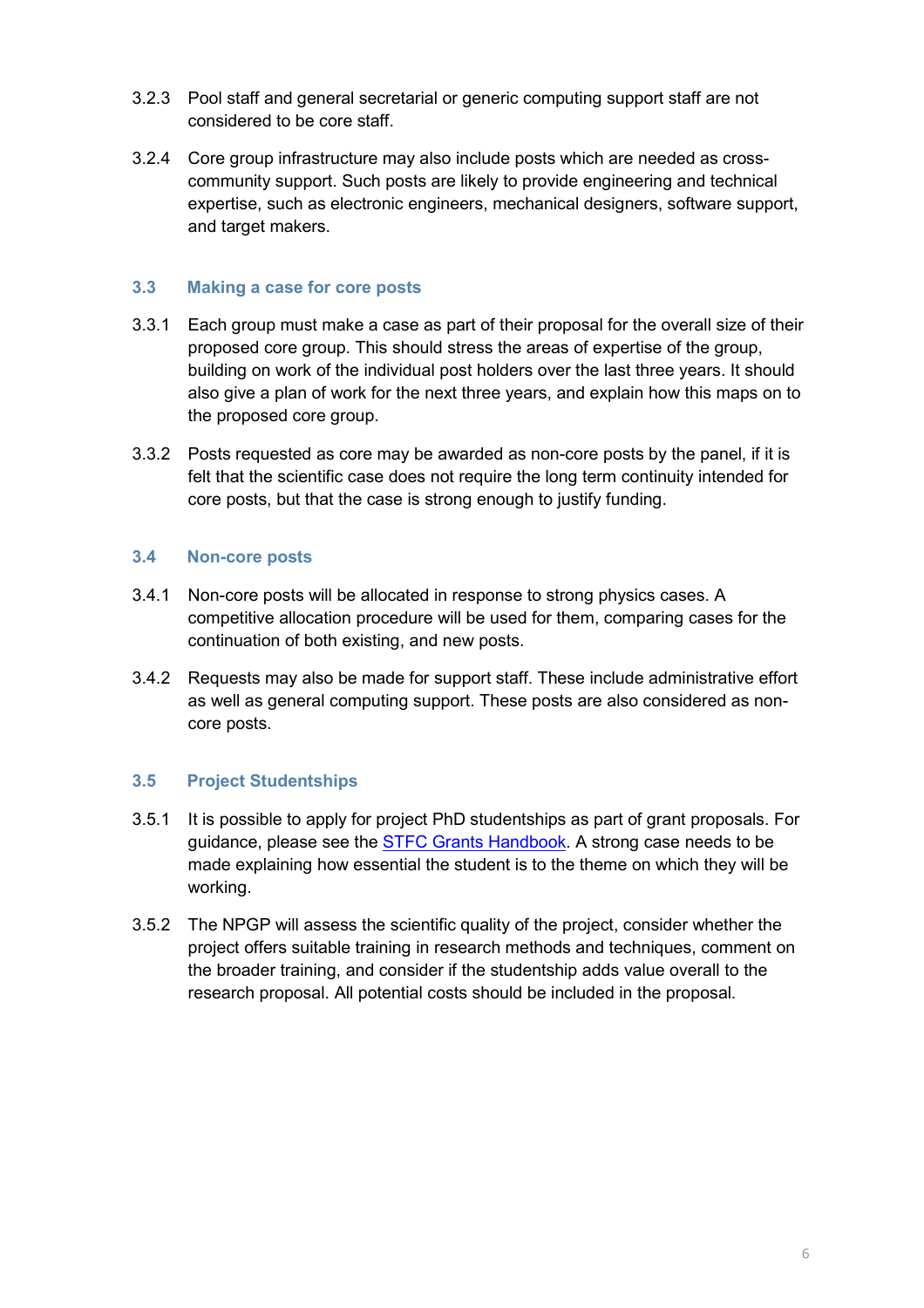### <span id="page-8-0"></span>**3.6 Co-investigators named on grants**

3.6.1 Co-applicants who, following peer-review, are not in receipt of any funding for academic time are usually not listed on the grant. However, genuine participants in the research who do not require any funding for academic time such as emeritus researchers or fellows fully or partially funded from other sources, are eligible to be named as co-investigators. It is recognised that such individuals may sometimes be difficult to identify, so the PI should alert STFC to ensure that any such instances can be dealt with. Cases should be made for such posts as the grants panel will assess these along with all others. If overheads are sought for such posts, this should be made clear in the case for support.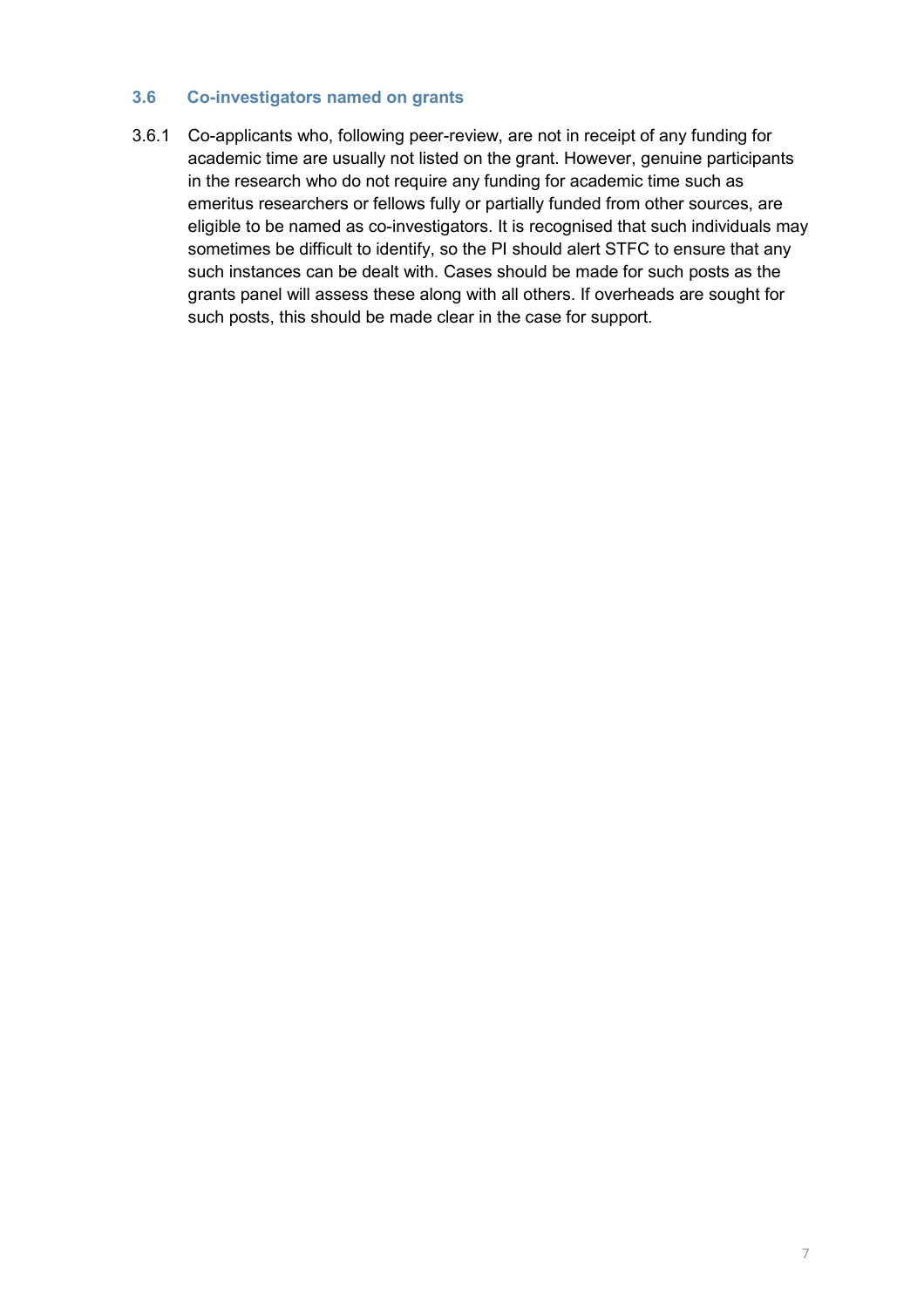# <span id="page-9-0"></span>**4 Applying for a Consolidated Grant**

This section should be read in addition to the guidance provided in the [STFC](https://stfc.ukri.org/research-grants-handbook/) Grants [Handbook.](https://stfc.ukri.org/research-grants-handbook/)

- <span id="page-9-1"></span>**4.1 Submitting applications through the JeS system**
- 4.1.1 All proposals should be submitted online using the JeS login [screen.](https://je-s.rcuk.ac.uk/JeS2WebLoginSite/Login.aspx) This screen also has links to tutorials and system help. In the event of any queries relating to the JeS system please contact the JeS helpdesk directly by email at: [JeSHelp@rcuk.ac.uk](mailto:JeSHelp@rcuk.ac.uk) or by phone on: +44 (0) 1793 444164. Applicants should use the JeS form for standard grants, and should apply for a grant of three years duration. The following options should be selected in the JeS system when putting your proposal together:

| <b>Council</b>                | <b>STFC</b>                  |  |  |
|-------------------------------|------------------------------|--|--|
| Doc Type                      | <b>Standard Proposal</b>     |  |  |
| <b>Scheme</b>                 | Standard                     |  |  |
| Call                          | <b>NPGP 2020</b>             |  |  |
| <b>Peer Review Preference</b> | <b>Nuclear Physics Panel</b> |  |  |

- 4.1.2 Failure to select the correct options may mean the proposal does not reach the correct Research Council or department and will ultimately result in your JeS proposal being returned.
- 4.1.3 The consolidated grants for this round will have a start date of 1 October 2021 and an end date of 30 September 2024. You are reminded that all consolidated grants must start on the announced start date. For this reason there is no flexibility to adjust the grant's start date, and when awarded, the latest start date will be the same as the earliest date.
- 4.1.4 The deadline for the submission of consolidated grant proposals and Form X is 4pm on 11 February 2020.
- 4.1.5 **Please note:** it is the responsibility of the PI to ensure that their institution's Administration Department submits the proposal before the submission deadline, and that they therefore submit the proposal to the Admin Department sufficiently far in advance of the deadline. Applicants can view the status of their proposal online by logging into the JeS system. STFC office staff are unable to view the proposal until it is finally submitted by the institution's administration department and has undergone initial checks by the UKRI Grants Team. Proposals submitted after the closing date **WILL NOT** be considered.
- 4.1.6 Further information on how to apply for a grant can be found on the [STFC](https://stfc.ukri.org/funding/research-grants/how-to-apply-for-research-grants/) [website.](https://stfc.ukri.org/funding/research-grants/how-to-apply-for-research-grants/)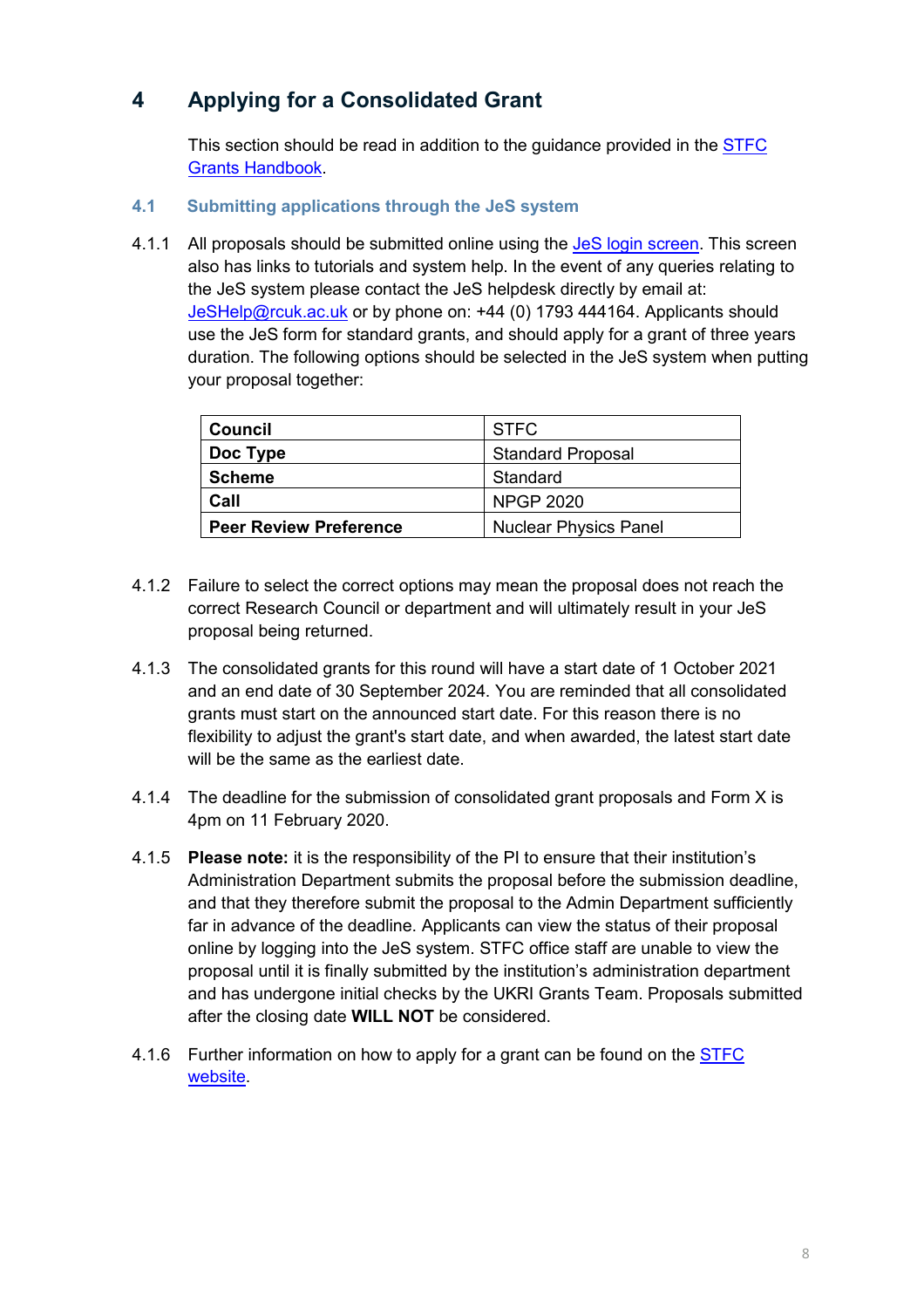## <span id="page-10-0"></span>**4.2 Additional documents required**

- 4.2.1 In addition to the online application form which must be submitted through JeS, the following documents are required:
	- A Case for Support which is a single document containing the following:
		- ∙ **Section 1**: Group Overview Report and Proposal
		- ∙ **Section 2**: Cases for the Themes
		- ∙ **Section 3**: Publications table and list
		- ∙ **Section 4**: Cross Community cases\*
	- Separate attachments are required for each of the following:
		- ∙ Pathways to Impact document
		- ∙ Data Management plan
		- ∙ Form X (Staff details form)
- 4.2.2 **Please note:** applicants should be careful to classify documents correctly using the options available and submit as PDFs. Failure to do so will result in incomplete proposals being sent out to reviewers (e.g. documents classified as 'Other' are not sent out for review). The Case for Support, Pathways to Impact and Data Management plan should be uploaded as attachments to the JeS proposal. The Form X spreadsheet should be emailed to [pp@stfc.ac.uk.](mailto:pp@stfc.ac.uk)
- 4.2.3 All documentation should be provided in 11 point Arial font with 2cm page margins.

# <span id="page-10-1"></span>**4.3 Costings**

4.3.1 All details relating to the grant costs can be found in the **STFC Grants [Handbook](https://stfc.ukri.org/research-grants-handbook/)** 

## <span id="page-10-2"></span>**4.4 Justification of resources**

- 4.4.1 All costs associated with the research proposal must be justified, with the exception of estates, indirects, infrastructure technician costs and the unit cost of TRAC-determined elements such as investigator salary costs or research facility charge-out costs.
- 4.4.2 An explanation for all costs requested on the JeS form must be given in the Case for Support. Each directly incurred post must be given a name or, for unnamed posts, a unique number (e.g. RA1, RA2 etc.). The same name or number must be used in the JeS proposal, Case for Support and the Form X. **Where these details do not match the documents will be returned for correction.**

<sup>-</sup>Manchester, Liverpool, and Daresbury only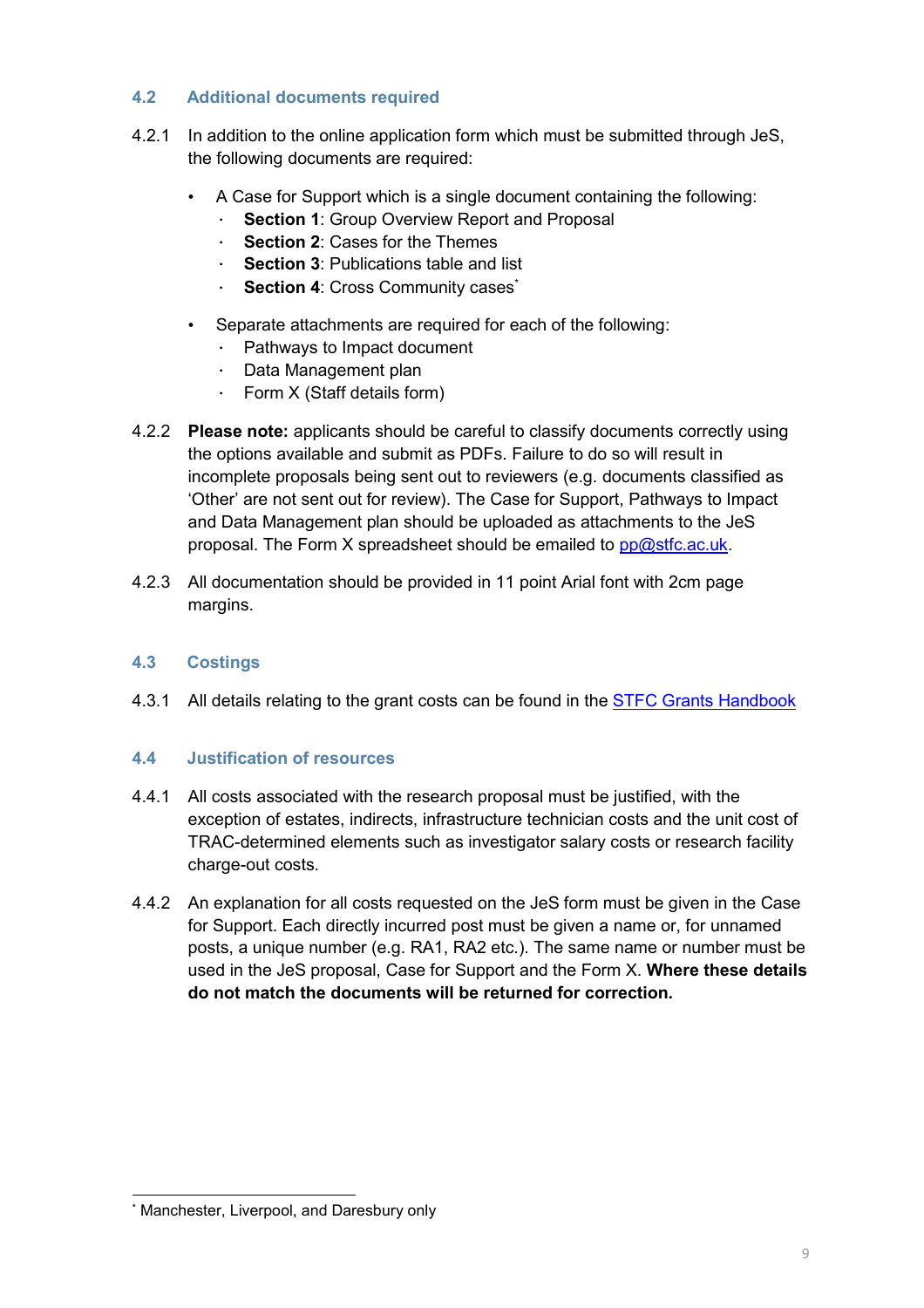### <span id="page-11-0"></span>**4.5 Section 1 – Group Overview Report and Proposal**

4.5.1 Section 1 should provide a concise report on the scientific progress of the group since the last review, and set out proposals for the future programme.

Section 1 should include the following:

- 4.5.2 **Summary of the group's activities and strategy:** The report should begin with a summary of the group's activities/achievements and the strategy for the future programme. Reference should be made to the support your institution provides to your group, with emphasis on recent investments that are relevant to the group's research programme and its component themes. If relevant, you should also refer to any future PPRP proposals expected to be submitted over the next grant period. This part of the report is expected to be no more than **two pages** in length.
- 4.5.3 References to individuals in the group's reports should be highlighted in bold face.
- 4.5.4 Only the publications and equivalent material since 1 October 2016† , should be used which provide a track record and appropriate context for the case for support, and references should be made to these in Section 3, rather than including the bibliographic information several times.
- 4.5.5 If a theme was funded in the previous Consolidated Grant round but will not continue into the new round then a report on the programme of work carried out by group members in that theme since 1 October 2016 should be included. The maximum length for each theme here is half a page per FTE in the theme, or one page per theme, whichever is the greater. This is in addition to the two page limit above.

## <span id="page-11-1"></span>**4.6 Other information**

- 4.6.1 The following information should also be provided (and does not count towards the pages limits set above):
	- a) For the programme of work carried out since 1 October 2016, an explanation of any expenditure which has resulted in a variation of 20% or more against the funds awarded against each heading in the original announcement.
	- b) Other STFC support and non-STFC support: The Grants Panel seeks information on STFC support outside the consolidated grant over the review period, for example grants funded through PPRP, IPS, and Fellowships etc. Examples of non-STFC support include organisations like the European Research Council. The Panel is only interested in support which has been obtained for equipment, consumables, travel and staff posts directly involved in the programme; it is not necessary to detail any other items.
	- c) Concordat to Support the Career Development of Researchers: The applicant

<sup>-</sup>† Publications published in September 2016 but not included in the previous grants submission should also be included.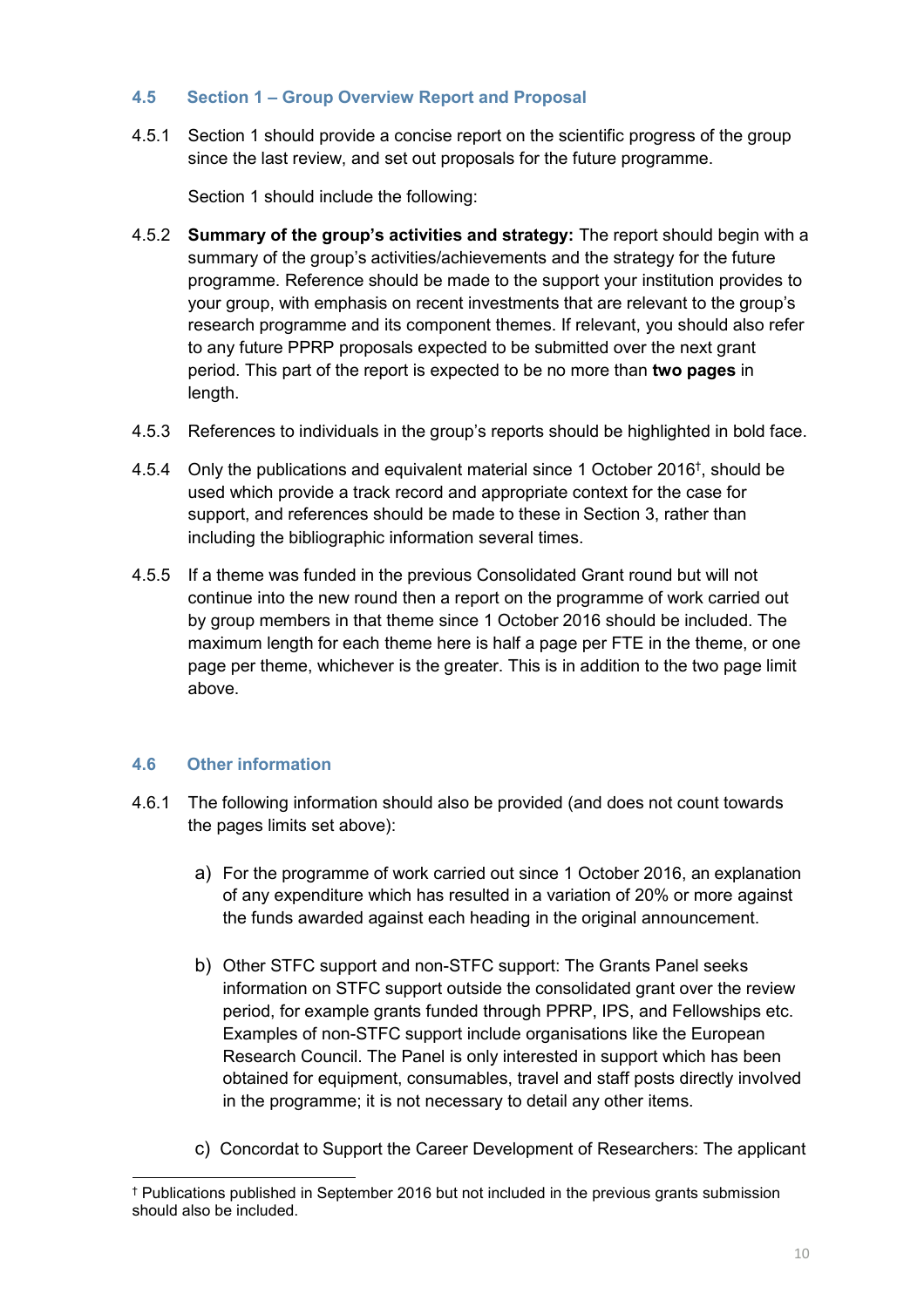is required to report on how the concordat is being implemented within the context of the group.

- 4.6.2 **Group-wide Support posts:** A case, no longer than one page, should be made for the administrative and computer support requested. Where administrative or computing support is requested under the 'Other Directly Allocated' heading, the following information should be provided for each post: type (e.g. administrative support or computing support), name, FTE, duration and total cost per person. The cases for support posts should be in alphabetical order by surname, or post title for unnamed posts. Support posts should be included on Form X below the scientific and technical posts. The order and format of names should be consistent in both the case for support and Form X.
- 4.6.3 **Group-wide Non-Staff costs:** A case, no longer than one page, should be made for group-wide non-staff costs such as public engagement resources and consumables (which include equipment items under £10k). Where items of equipment over £10k are sought, a case for support should be provided (maximum half a page per item, which is in addition to the one page limit). This should: provide a technical justification related to the programme of research it is intended to support, noting whether the equipment is critical for the programme of work; set out the full cost of the equipment with the Institute's proposed contribution; and give an indication of when the equipment is needed.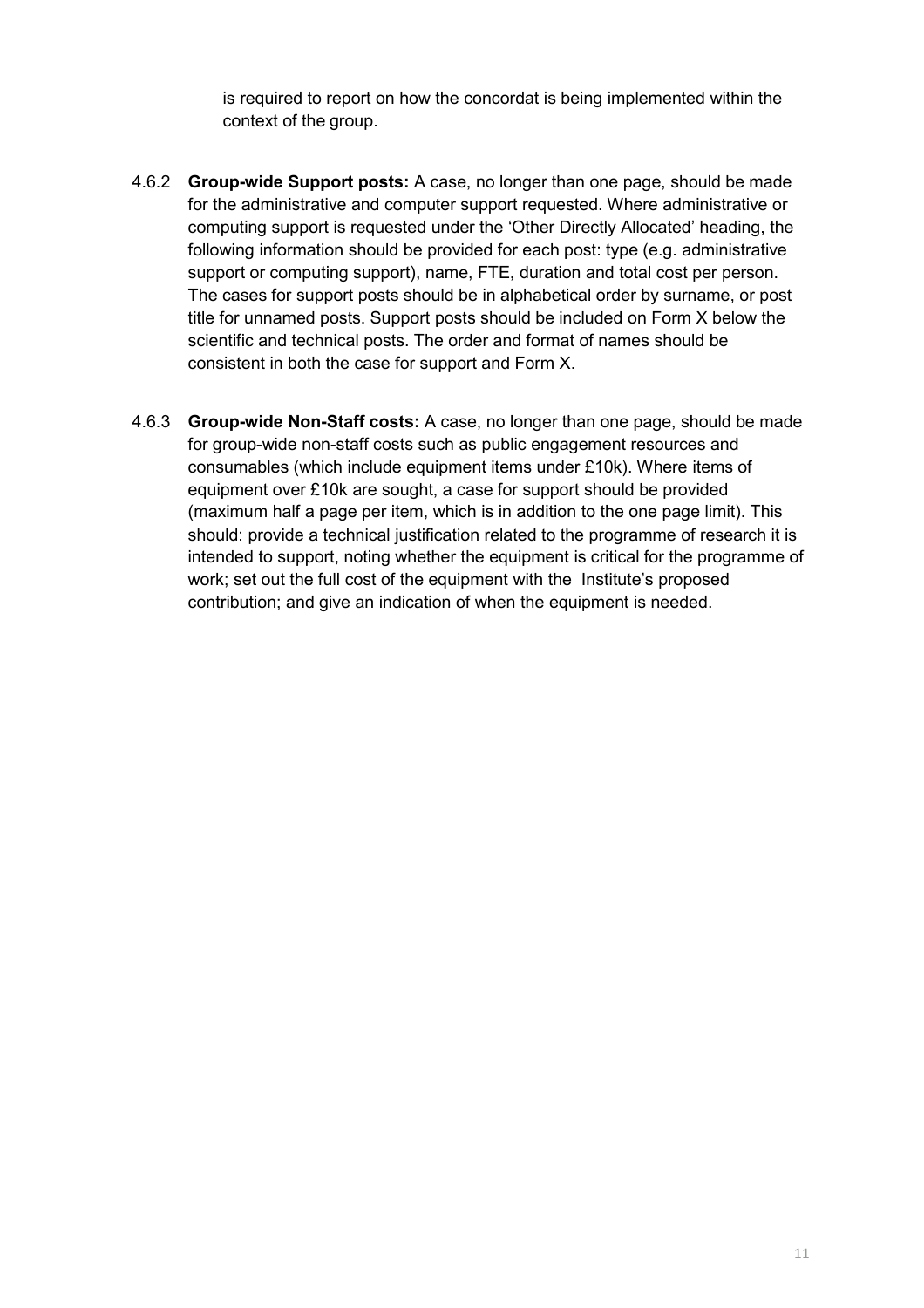## <span id="page-13-0"></span>**4.7 Section 2 – Cases for the Themes**

- 4.7.1 This part of the proposal should provide the information requested by Theme. A theme consists of a clearly defined, cohesive, scientific programme of work. Where there are strong synergies between themes within a proposal, applicants should consider if it would be more appropriate to combine themes in order to create a cohesive programme.
- 4.7.2 **Part (a)** A report on the programme of work carried out by group members since 1 October 2016. This should explain if there have been any major changes to the programme compared with the original plans, and provide an assessment of the extent to which the major aims have been met.
- 4.7.3 **Part (b)** A science case for the group's future programme for the time period 1 October 2021 to 31 September 2024. This should set out the science case for the proposed programme of work over the requested period. For each scientific area it should address the following:
	- 1. What are the major goals and scope of the programme/theme?
	- 2. How does the programme/theme fit within the international context?
	- 3. How will the programme/theme advance the field?
	- 4. Explain how the main highlights of related previous research since 1 October 2017 relate to the proposed programme of work.
	- 5. What methodologies and techniques will be applied to the research and what facilities will be required to achieve the programme aims?
	- 6. Where work on the scientific area is proposed as part of a consortium of university groups, the relationship between the groups and added value of funding the area as a consortium should be explained. Alternatively, if not applying as a consortium please explain the synergies with other groups carrying out similar activities.
- 4.7.4 The maximum page limit for **Parts (a)** and **(b)** for all the themes is half a page per FTE for Part (a) and one page per FTE for Part (b). FTE is defined as per-head for an academic or fellow, and the actual proportion of time for a researcher (includes PDRAs). To reflect that themes may vary in their size of programme, it is up to groups to determine how they wish to split the overall page limit by theme. Where page limits are not adhered to, proposals will be returned. Where an individual is working on more than one theme, a justification needs to be made within each theme whilst remaining within the page allowance. The page allocation should be divided between the themes.

#### **Scientific posts**

4.7.5 A case relating to the proposed programme and Form X must be made for the continuation of each current staff post, or fraction of a post, and for initiation of new posts. In line with the principles of FEC, cases must be included also for academic staff posts for which no salary funding is sought.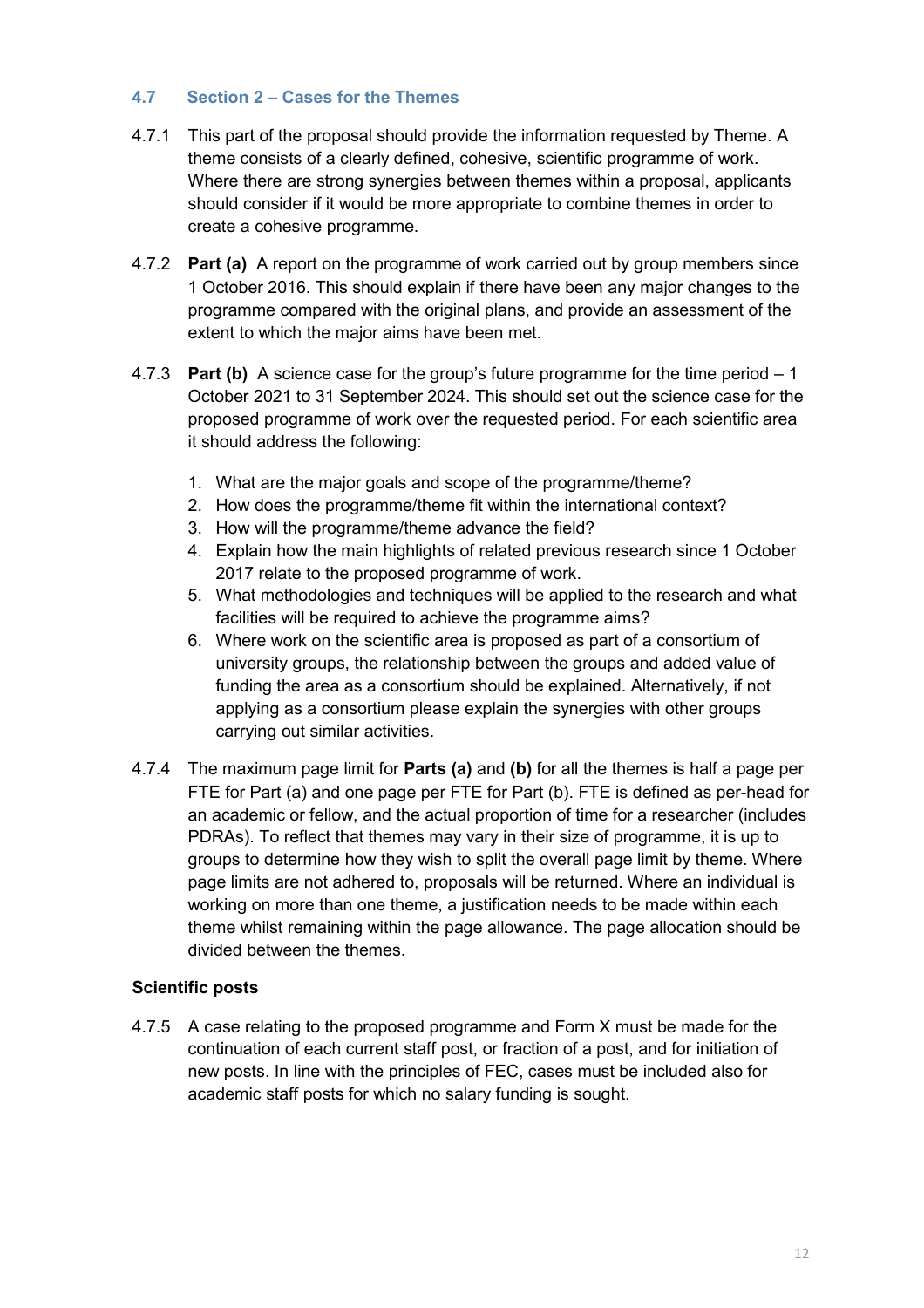- 4.7.6 A scientific case for each post (including project studentships) should be made, with a maximum of half a page allowed for each post indicating if the post is cross-community or should be considered core, and a proposed plan of work identified for the next relevant period of the post identifying the FTE fraction spent on the theme. The case for investigator time should be justified in terms of the future programme, not past productivity, including posts where no funding is sought.
- 4.7.7 Posts should be justified in the following order: a) academic posts, b) core posts, c) non-core posts, d) support posts e) cross-community effort requested. Within each category, posts should be listed alphabetically by surname, post title for unnamed posts, or post title for generic cross-community effort requested, specifying the type (target making, technical support, mechanical, electronics and software engineering). The posts on Form X must be listed in the same order. The naming format used must be consistent on the case for support, JeS form and Form X. All posts should have the same name/number as given on the JeS form so that it is clear how each case for support relates to a post listed on the JeS form.
- 4.7.8 For each academic post listed, the level of effort and experience/skills required should be justified in terms of their specific activities in the programme of work. Biographies and CVs are not appropriate for this purpose.
- 4.7.9 For non-academic staff, applicants should describe their role in the programme of work in terms of their specific skills and activities, and describe any nonpublication related scientific output.
- 4.7.10 Academics should apply for the actual amount of their time they expect to spend on research, taking into account other commitments (e.g. teaching, other funded research activity). The typical amount of time requested is 60% FTE per year. Academics are entitled to request 60% FTE and will not be disadvantaged relative to those requesting less time. If a proposal is only requesting a particular investigator's time for part of the grant duration (e.g. if an academic has fellowship funding for the first two years of the grant and so only seeks funding for the last year), this needs to be made clear in the text, as the JeS form does not have the facility to enter this information. Similarly, if an academic is requesting variable levels of FTE support during the grant this also needs to be made clear, with the different amounts of FTE and exact start and end dates of the changes specified. **If no salary costs are requested for a particular investigator but estates and indirect costs are requested for that investigator, this needs to be made clear in the text as it will not be apparent from the JeS form.**

**Please note:** it is imperative that the correct level of time is sought, because it is likely that scaling of some kind may be applied to the academic positions.

4.7.11 Bids for continuation of existing posts, and for additional staff support, will be assessed on their merits by the NPGP. The overall group size and the number of academics in the group are among the factors that the NPGP may take into account in their deliberations.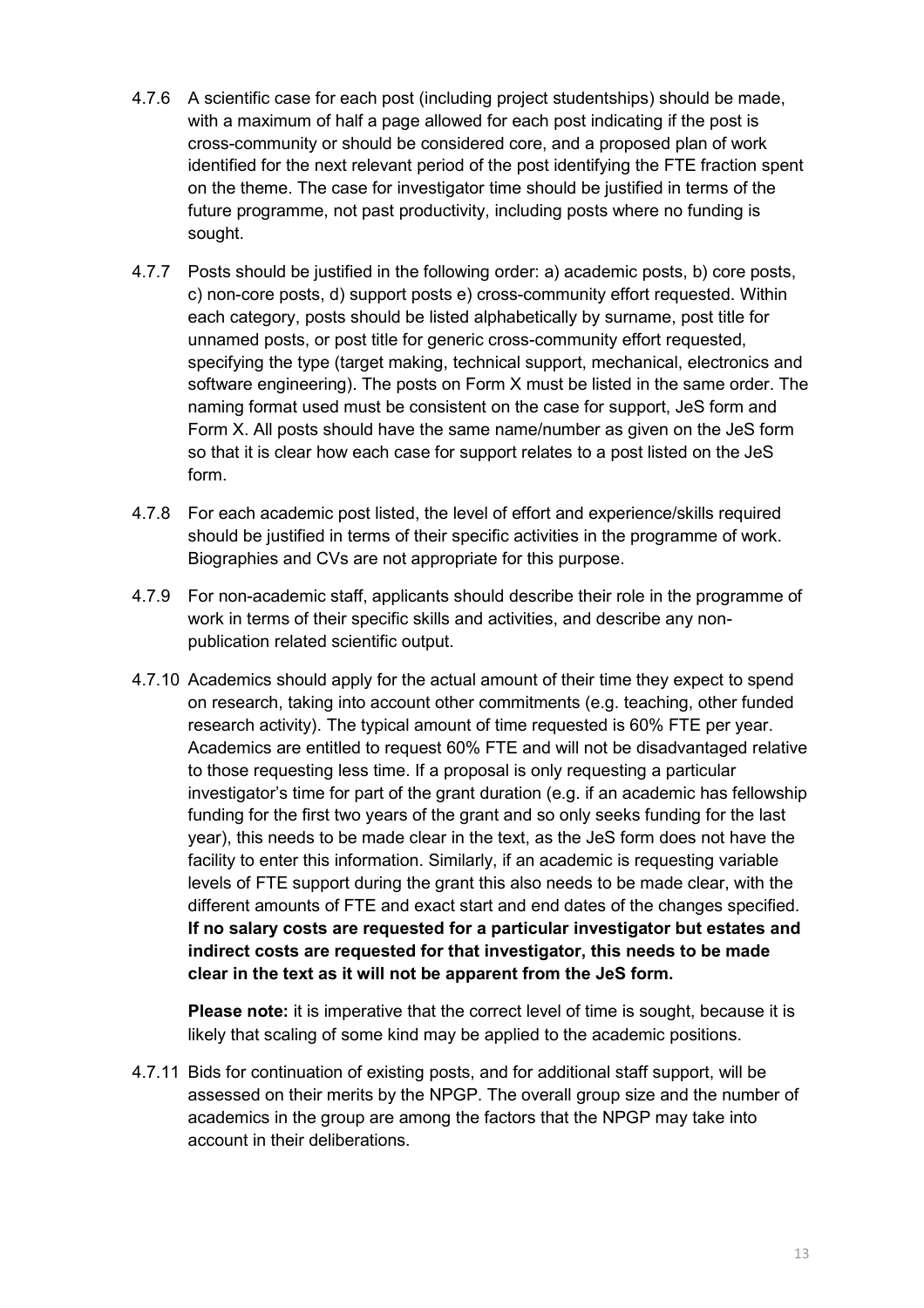- 4.7.12 If cross-community expertise is required, applicants should make a case for and justify the level of support required for each theme in their proposal. All cross community support requests should be discussed with Ian Lazarus [\(ian.lazarus@stfc.ac.uk\)](mailto:ian.lazarus@stfc.ac.uk) and Alan Grant [\(alan.grant@stfc.ac.uk\)](mailto:alan.grant@stfc.ac.uk) in advance. Following these discussions, the formal request for cross-community expertise should be made to Ian Lazarus and Alan Grant, copied to the Cross-Community Committee Chair (Prof Tom Davinson, [t.davinson@ed.ac.uk\)](mailto:t.davinson@ed.ac.uk) and STFC [\(pp@stfc.ac.uk\)](mailto:pp@stfc.ac.uk) by **19 November 2019.** In your request, you should specify the type of expertise required, (target making, technical support, mechanical, electronic and software engineering), level of FTE required and when the expertise is required. This will allow the groups applying for the cross-community experts, sufficient time to feed the requests into their proposal and also allow the Cross-Community Committee to provide input to the NPGP. Please note that if cross-community expertise is required and is not requested by this date, then your request will be considered a lower priority. Please ensure that all requests that are likely to occur within the duration of the consolidated grant are included.
- 4.7.13 If a Visiting Researcher is requested, please enclose a CV of the proposed visitor as an appendix to the case for support, and a justification of the request in terms of their scientific role in the proposed research, in half a side of A4.
- 4.7.14 Requests for activities that support the UK Nuclear Physics Programme (e.g. projects and detectors used by the UK community, requiring ongoing support) should be requested in Section 2 as a separate theme, following the guidelines above. This should be included as part of the overall page limit for Section 2. Within this theme, constituent projects/activities should be clearly numbered as sub-themes, with the sub-theme numbering used for Parts (a) and (b), and the staff resources request, so that they can be easily reviewed.
- 4.7.15 **New themes:** for any new activities or initiatives, part (a) above should be replaced by a description of the applicants' previous work in the field and its relevance to the work proposed. The same page limit applies.
- 4.7.16 **List of references:** the reference list, given in Section 3, is supplementary and is not counted in the page limit.

#### <span id="page-15-0"></span>**4.8 Non-staff costs**

4.8.1 A case, maximum one and a half pages in total within each theme, should be made for travel and subsistence, public engagement resources and consumables (which includes equipment items under £10k). Where items of equipment over £10k are sought, a case for support should be provided (maximum half a page per item, which is in addition to the one page limit). This should provide a technical justification related to the programme of research it is intended to support and note whether the equipment is critical for the programme of work, set out the full cost of the equipment with the Institute's proposed contribution and an indication of when the equipment is needed.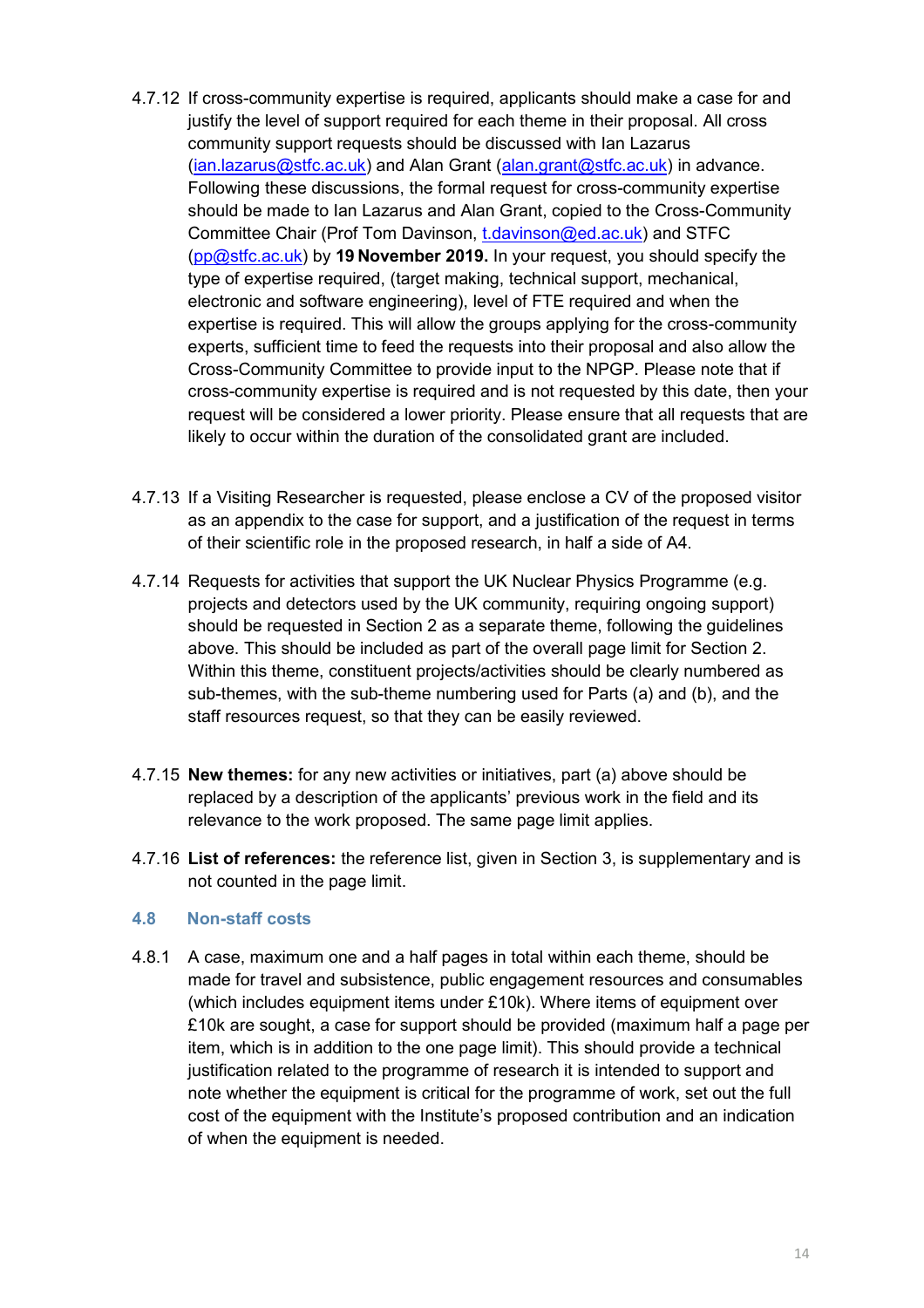- 4.8.2 It should also be made clear where items are being purchased for shared use with other institutions and where items are being purchased to build one larger item. It should be noted that it is possible for one university to make a bid for equipment on behalf of several groups. Detector systems or other equipment which will be jointly constructed by more than one group should have a single case in one consolidated grant proposal which should be referred to by the other groups that intend to request a share of the costs instead of each group presenting a separate case for the same equipment. In general, STFC expects to contribute around 50% of the cost of equipment items, with matched funding from the university, although applicants can request a STFC contribution of more than 50% and this will be assessed on a case-by-case basis. For further information please see the [STFC](https://stfc.ukri.org/research-grants-handbook/5-applying-for-a-grant/5-6-equipment/) Grants [Handbook.](https://stfc.ukri.org/research-grants-handbook/5-applying-for-a-grant/5-6-equipment/)
- 4.8.3 Applicants should request the full estimated cost of group travel, in line with the rules of their institution, including a justification of the request. The NPGP also expects that groups should seek travel funds from sources other than their institutions.
- 4.8.4 Other Directly Incurred (ODI) costs
	- a) When applying for ODI costs, please ensure that the funds requested are clearly listed under the separate headings given below in your Case for Support. The cost of the items listed should agree with those provided in the JeS form. Please refer to the STFC Grants [Handbook](https://stfc.ukri.org/research-grants-handbook/5-applying-for-a-grant/5-7-other-costs/) when putting together these lists and ensure that these items are individually less than £10k. Requests for consumables which support the whole proposal should not be split proportionally across themes; instead they should be presented as an overall cost on the proposal. Please ensure that items are not included that should be part of the Estates or Indirects, or met by the University.
	- b) Computing: Please note standard desktops and laptops should normally be provided by the institute. Where higher specification desktops or laptops are required, for the completion of specific grant related activities, justification should be given.
	- c) Public engagement: Applicants may request funds for public outreach activities on consolidated grants, subject to a well justified case. A description of the proposed activities and a justification of the resources requested should be included as a separate section within Section 2 of the proposal document (this is required in addition to the Pathways to Impact document so that the request can be peer-reviewed). This section should be a maximum of one page. For more guidance please see the 'Public Engagement' section of the STFC [Website.](https://stfc.ukri.org/public-engagement/)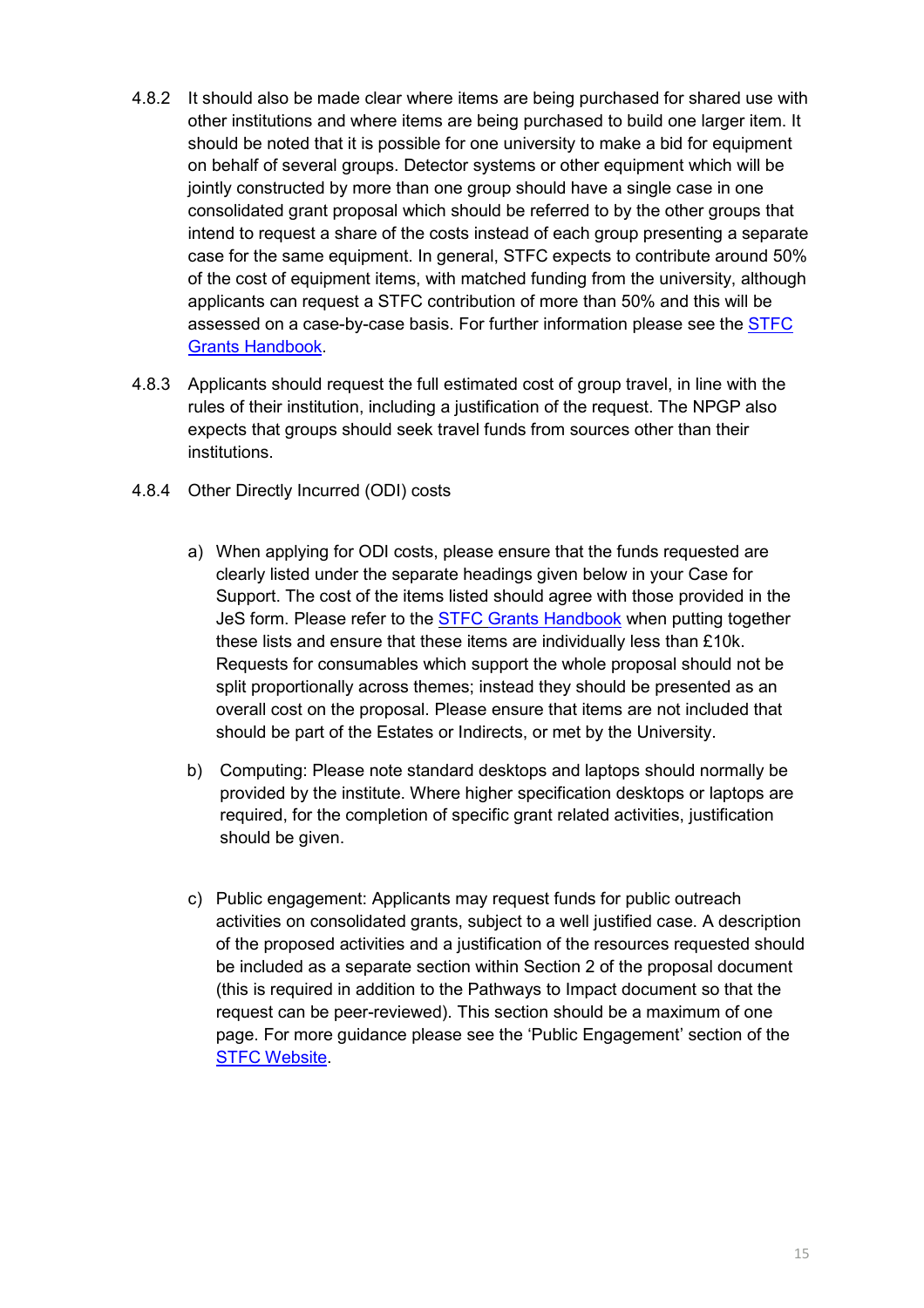## <span id="page-17-0"></span>**4.9 Section 3 – Publications**

- 4.9.1 Please read the [STFC Grants Handbook](https://stfc.ukri.org/research-grants-handbook/5-applying-for-a-grant/5-11-supporting-information/) with regard to the Publications Table, in particular the new section relating to the Declaration of Research Assessment (DORA). The sections that follow are specific to Nuclear Physics.
- 4.9.2 A table of the group's publications accepted for publication or published from 1 October 2016 ‡ should be provided in the following format:

|                          | Number of<br>refereed<br><b>Publications</b> | Number of<br>refereed<br>publications<br>where a<br><b>Significant</b><br>contribution<br>was made. | <b>Number</b><br>οf<br>technical<br>reports <sup>2</sup> | Number of<br>technical<br>reports <sup>2</sup><br>where a<br><b>Significant</b><br>contribution<br>was made | Number of<br>conference<br>proceedings |
|--------------------------|----------------------------------------------|-----------------------------------------------------------------------------------------------------|----------------------------------------------------------|-------------------------------------------------------------------------------------------------------------|----------------------------------------|
| Investigator             |                                              |                                                                                                     |                                                          |                                                                                                             |                                        |
| A N Other 1              |                                              |                                                                                                     |                                                          |                                                                                                             |                                        |
| A N Other 2 <sup>1</sup> |                                              |                                                                                                     |                                                          |                                                                                                             |                                        |

- A N Other 2 was on maternity leave from June-Dec 2018
- Technical papers are defined as those specifically arising from instrument development or construction and not un-refereed science papers.
- 4.9.3 For the purposes of this exercise 'Investigator' includes Research Assistants and academics. The second column, 'Number of refereed publications where a significant contribution was made' should be a subset of publications from the first column in which the investigator has led the research. In the case where there is a justifiable career break such as a period of maternity leave, or extenuating circumstances, a footnote should be added as shown above.
- 4.9.4 Full list of publications: To supplement these data, a full list of publications for each investigator and named RA from 1 October 2016 with titles, full author lists§ as they appear in the journal, and a reference should be provided. Those in which the investigator/named RA has played a significant role, as defined above should be clearly indicated. If possible, all references should be accompanied by a Digital Object Identifier (DOI) to help locate the article.

-

<sup>‡</sup> Publications published in September 2016 but not included in the previous grants submission should also be included.

<sup>§</sup> For papers with more than 15 authors, only the institute authors and the total number of authors should be given.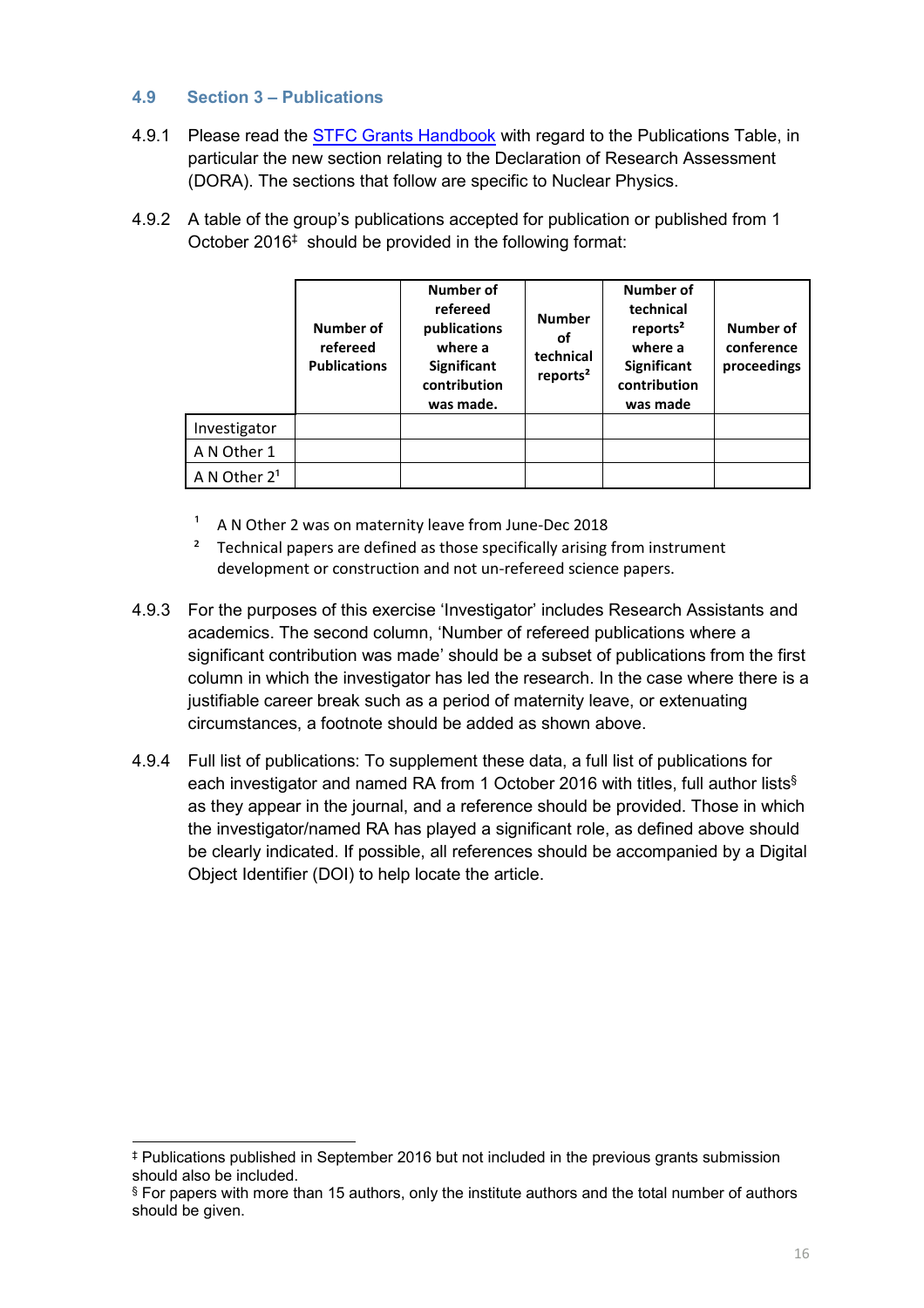# <span id="page-18-0"></span>**4.10 Section 4 - Guidance for Manchester, Liverpool and Daresbury Cross-Community Requests**

- 4.10.1 In addition to the information already provided above, the requests for crosscommunity posts at Daresbury, Liverpool, and Manchester should be provided as a separate Section and follow the format below.
	- Summary a two page overview of the cross community effort, highlighting the role of the cross community effort, previous achievements and the future strategy.
	- Part (a) and Part (b) (as described above) for each of the cross community teams. Part B should demonstrate that there is a community wide need for the skills and expertise of this post and funding is contingent on this case being accepted. A plan detailing the projects in which the post is likely to be involved should also be supplied, accepting that this is likely to be less certain in the medium to longer term. The science case for each activity does not need to be re-made as this can be found in the themes requesting the crosscommunity effort. The page limit for this section is 3 pages for each team requested (e.g. Electronic, Mechanical, Software etc.).
	- Description of the laboratories (maximum two pages).
	- Staff Request:
		- o summary table of the cross community staff requested (name, FTE requested and area of expertise)
		- o summary table of all themes (across the community) requesting cross community effort and the FTE requested in each team area.
		- o case for each post requested (maximum half page per post).
	- Non-staff cost request maximum four pages. Note that a breakdown of costs by financial year is not required at this stage.
- 4.10.2 The number of cross-community posts requested should reflect the overall level of requests by the community. Individual posts cannot have more than 100% of their time allocated. Where an individual does have requests totaling more than 100%, an additional post should be requested and can be unnamed.

## <span id="page-18-1"></span>**4.11 Pathways to Impact**

4.11.1 A 'Pathways to Impact' document is required for all new grant applications and should be uploaded to the JeS proposal as a separate attachment. The Pathways to Impact document is an opportunity to describe how the potential impacts of the research, including knowledge exchange and public engagement, will be realised (please note – this is a forward looking document). For more information on completing the document, please see the guidance in the **[STFC Grants Handbook](https://stfc.ukri.org/research-grants-handbook/5-applying-for-a-grant/5-11-supporting-information/)** and refer back to section 1.3.2.

**Please note: If there is no 'Pathways to Impact' statement, or parts are missing, or the panel decides that the statement does not adequately address the criteria, the principal investigator will be asked to address these deficiencies before a grant is awarded.**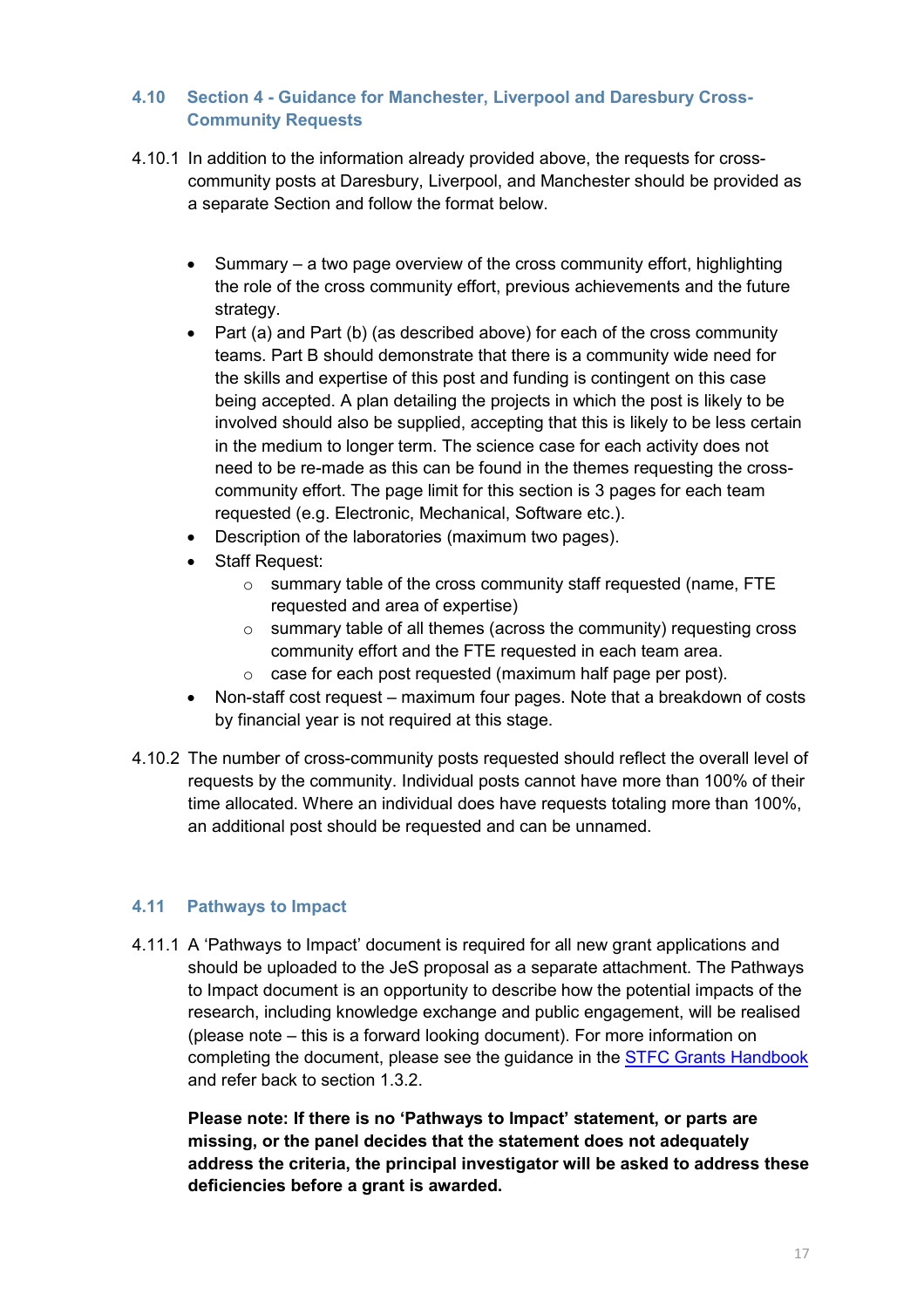#### <span id="page-19-0"></span>**4.12 Data Management Plan**

4.12.1 Applicants are required to provide a Data Management Plan. Further information can be found in [STFC Grants Handbook:](https://stfc.ukri.org/research-grants-handbook/5-applying-for-a-grant/5-11-supporting-information/)

Proposals must include an acceptable data management plan before a grant will be awarded.

- <span id="page-19-1"></span>**4.13 Form X (staff details form)**
- 4.13.1 Groups should provide the details of staff posts by completing the Form X using the Excel workbook provided, and send it to  $pp@stfc.ac.uk$  by 11 February 2020.

**Please note:** The years on the form relate to Academic Year.

4.13.2 Form X is intended to give the NPGP an indication of how the focus of effort for each staff post has changed since the previous review and how it will change through the period of the grant.

Separate guidance is now provided for completing Form X, as well as an example spreadsheet.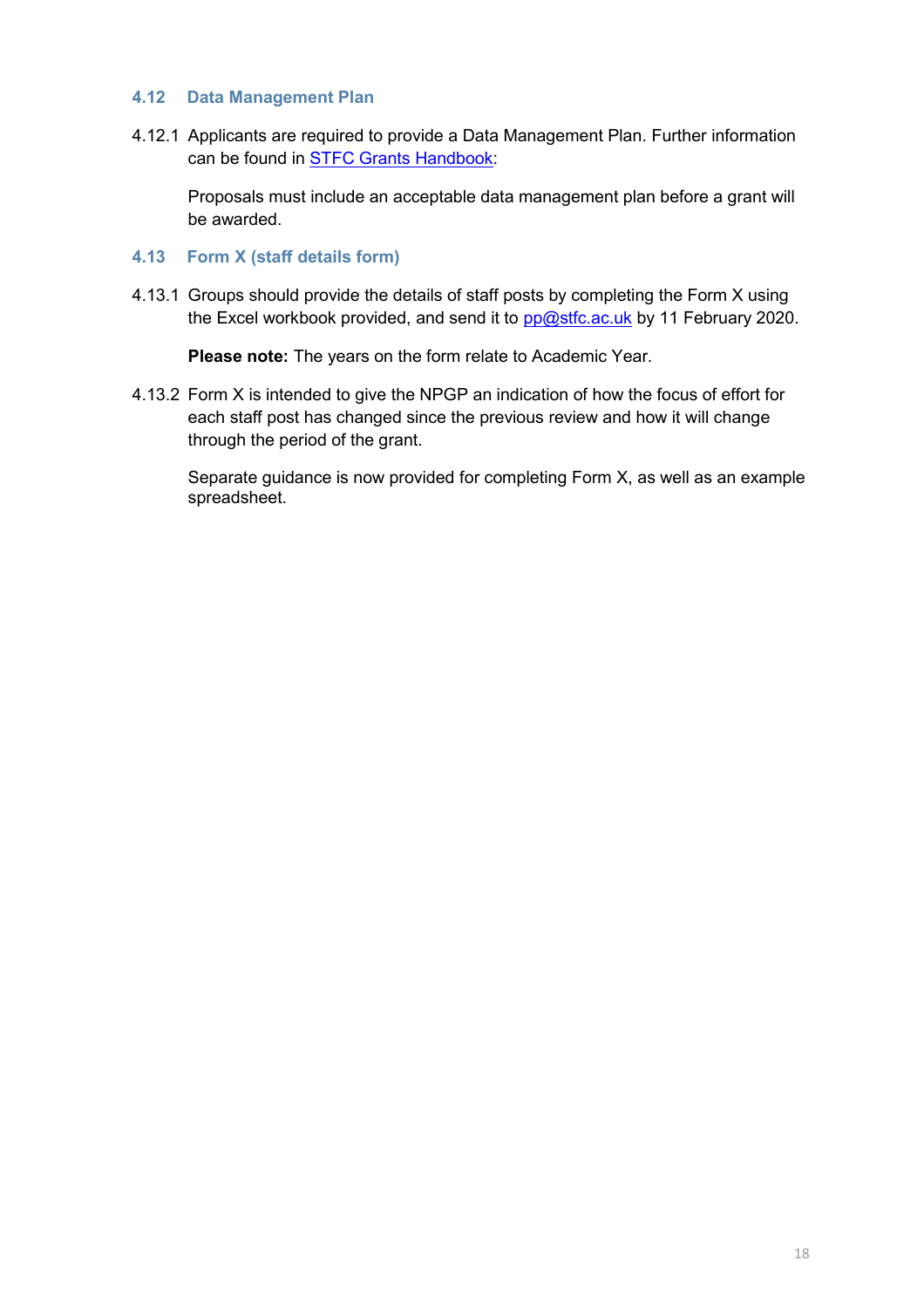# <span id="page-20-0"></span>**5 Peer Review Process**

## <span id="page-20-1"></span>**5.1 Introducers**

5.1.1 At least two members of the NPGP will be allocated as "Introducers" for each consolidated grant proposal. As in previous rounds, the Introducers role is to clarify any issues which are unclear in the grant proposal documentation and lead the discussion at the Peer Review Meeting.

### <span id="page-20-2"></span>**5.2 Meetings with groups**

5.2.1 Teleconference meetings will be arranged with each applicant group to clarify any issues arising from the proposals. The purpose of the meetings is clarification to help the Introducers fully understand the grant proposal and is not an opportunity to re-make the science case. The meeting will involve STFC, the Introducers, the PI and key applicants.

**Please note:** No more than **three** University members of staff are expected to be present at any given time.

#### <span id="page-20-3"></span>**5.3 Reviewers**

5.3.1 The proposal will be sent to reviewers of international standing for assessment. Separate reviewers will be asked to consider each of the themes. Rather than nominate a single reviewer on the proposal form, applicants are invited to send reviewer nominations for each theme to [pp@stfc.ac.uk.](mailto:pp@stfc.ac.uk) The NPGP will take the nominations into consideration when assigning reviewers, but it is not guaranteed that the nominated reviewers will be used.

#### <span id="page-20-4"></span>**5.4 Applicant's response to reviewers' comments**

5.4.1 Following the reviewers process, applicants are then given the opportunity to see and comment on the reports via the JeS system.

#### <span id="page-20-5"></span>**5.5 Peer review meeting**

5.5.1 Peer review meetings will take place to consider the consolidated grant proposals and make recommendations on the programme to Science Board and the STFC Executive.

#### <span id="page-20-6"></span>**5.6 Assessment criteria**

5.6.1 The NPGP will assess all proposals in accordance with the assessment procedures set out in the STFC Grants [Handbook.](https://stfc.ukri.org/research-grants-handbook/6-review-and-assessment-of-proposals/)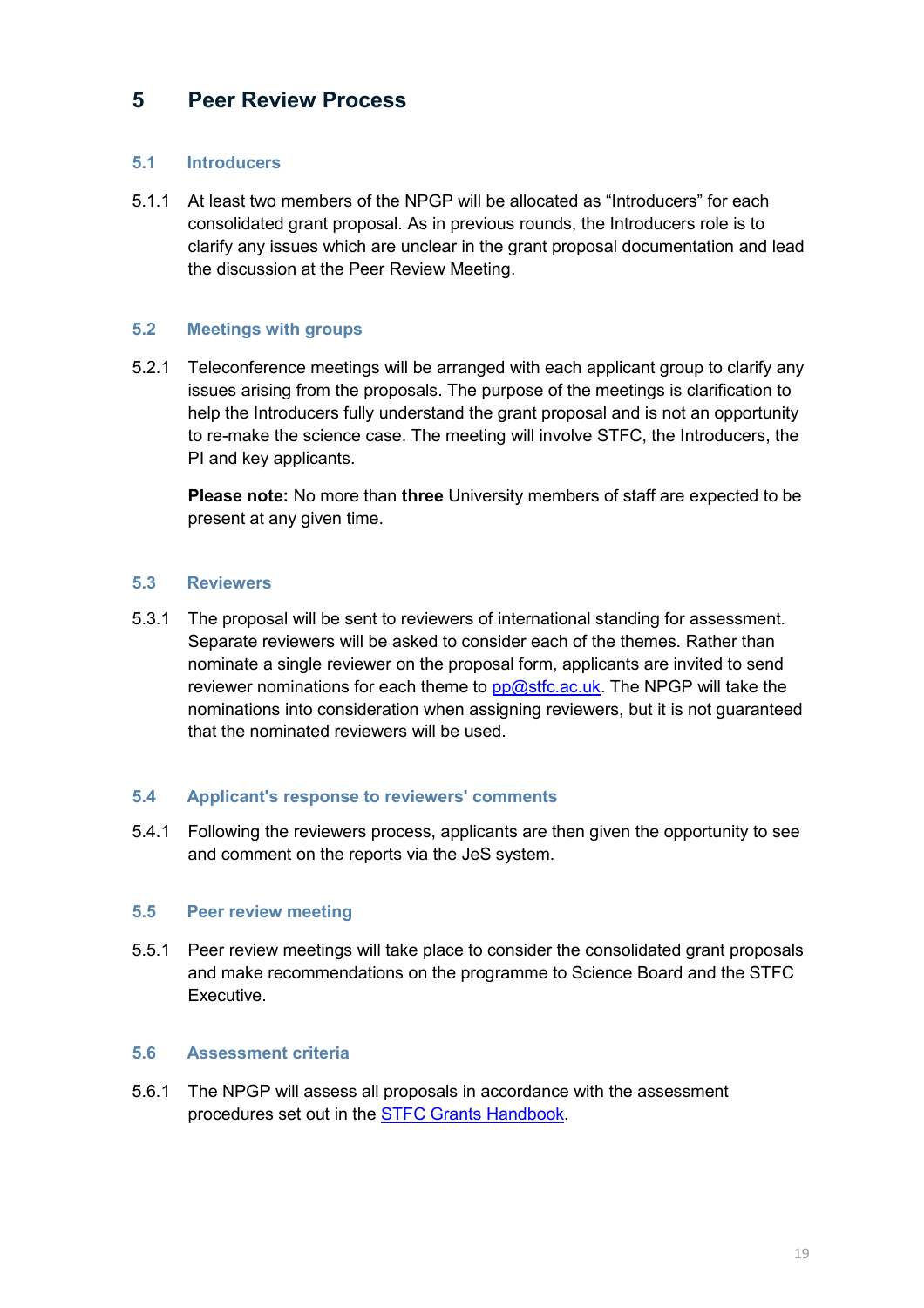## <span id="page-21-0"></span>**5.7 Cost revision following review**

5.7.1 If, as a result of the NPGP review of the grants, a reduction is recommended in resources on a proposal, STFC will amend the award on a pro-rata basis in line with the reduction or increase in research staff effort awarded. In exceptional circumstances STFC will contact the research organization to recalculate the estates and indirect costs. If this is the case there will be a ten day period for this work to be completed.

### <span id="page-21-1"></span>**5.8 Feedback**

5.8.1 Feedback to applicants will only be provided by STFC once the grants application cycle has been completed. The feedback will be sent to the PI separately on a similar timescale to the awards.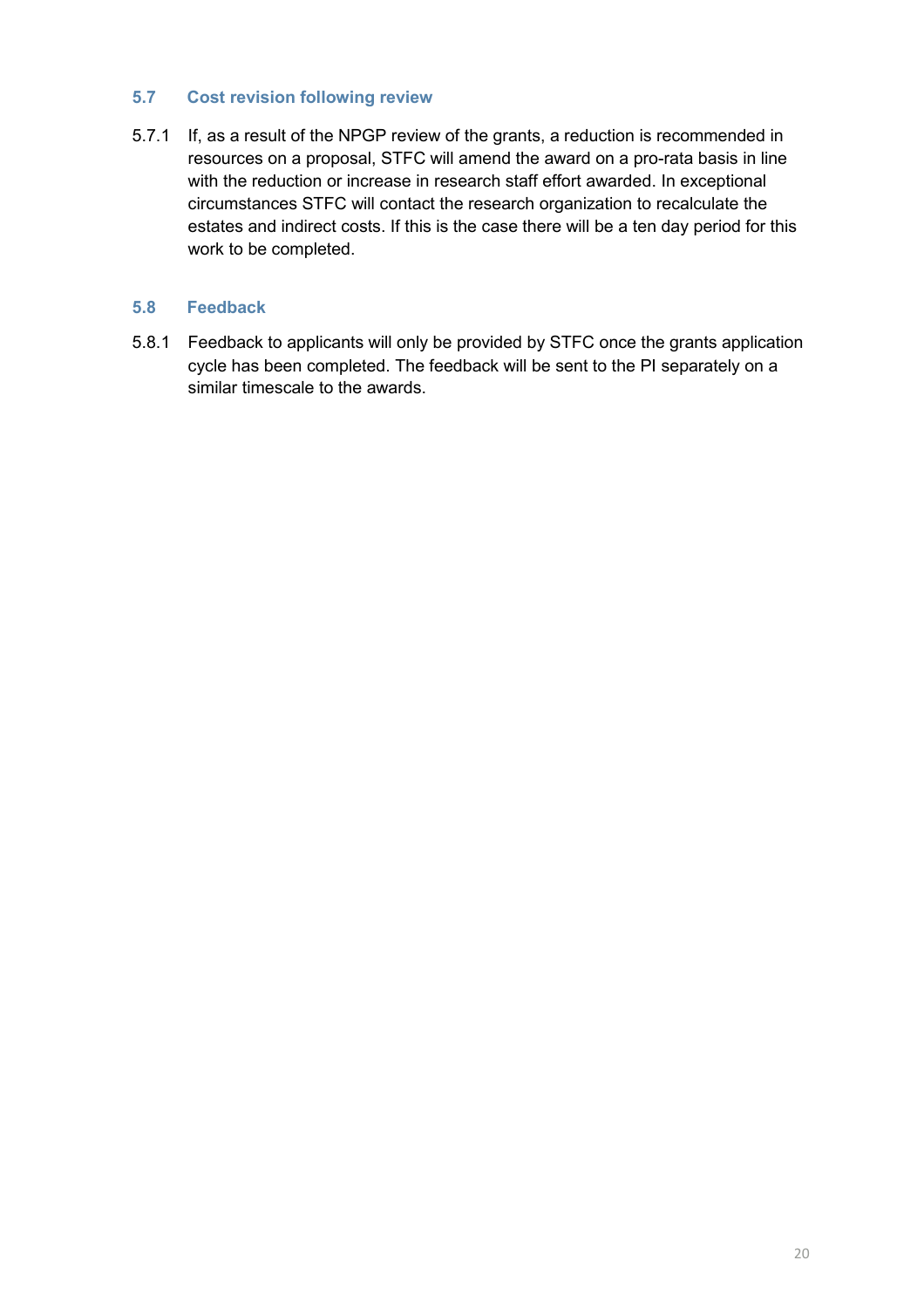# <span id="page-22-0"></span>**6 New Applicant Scheme**

### <span id="page-22-1"></span>**6.1 New Applicants Scheme**

- 6.1.1 Newly appointed academic members of staff (lecturers or lecturer equivalent fellows) who have joined a department between grant reviews may exceptionally apply separately for support. This will potentially allow them to begin to establish a research programme on appointment. If grant funding is agreed, funding will be awarded as a separate grant to the department's existing consortium or consolidated grant.
- 6.1.2 It should be noted that the number of awards is likely to be limited and funding will be extremely competitive. Where awards are made it is likely to be at the low level of Travel, Consumables, Computing and Secretarial Support.

### <span id="page-22-2"></span>**6.2 Eligibility**

- 6.2.1 Applicants may not be funded on more than one grant. For example, if an individual transfers from another university, they cannot hold resource on both a new applicant grant, and a consolidated grant at their previous institution.
- 6.2.2 Applicants must be employed on a full or part-time basis as academic members of staff at the grant-holding University by the start date of the new applicants grant. Note that the usual eligibility rules apply – please see the **STFC Grants** [Handbook.](https://stfc.ukri.org/research-grants-handbook/2-eligibility/)
- 6.2.3 Applicants will need to demonstrate that there are insufficient funds within the flexibility of the existing grant to support their research.

#### <span id="page-22-3"></span>**6.3 Terms of the scheme**

- 6.3.1 Applicants must be the sole investigator.
- 6.3.2 Applicants can only apply once at any institution for a new applicant award.
- 6.3.3 Applicants can apply for funding for a minimum of a year and a maximum of three years up to the start of the department's consortium/consolidated grant. Applicants can apply for limited resources to allow the applicant to begin to establish a research programme.
- 6.3.4 The relevant grant panel will assess applications against the same criteria as the consolidated grant proposals (and funding will come from the appropriate grants line); however, research potential in addition to track record will be taken into account.
- 6.3.5 Grants are not renewable and cannot be extended.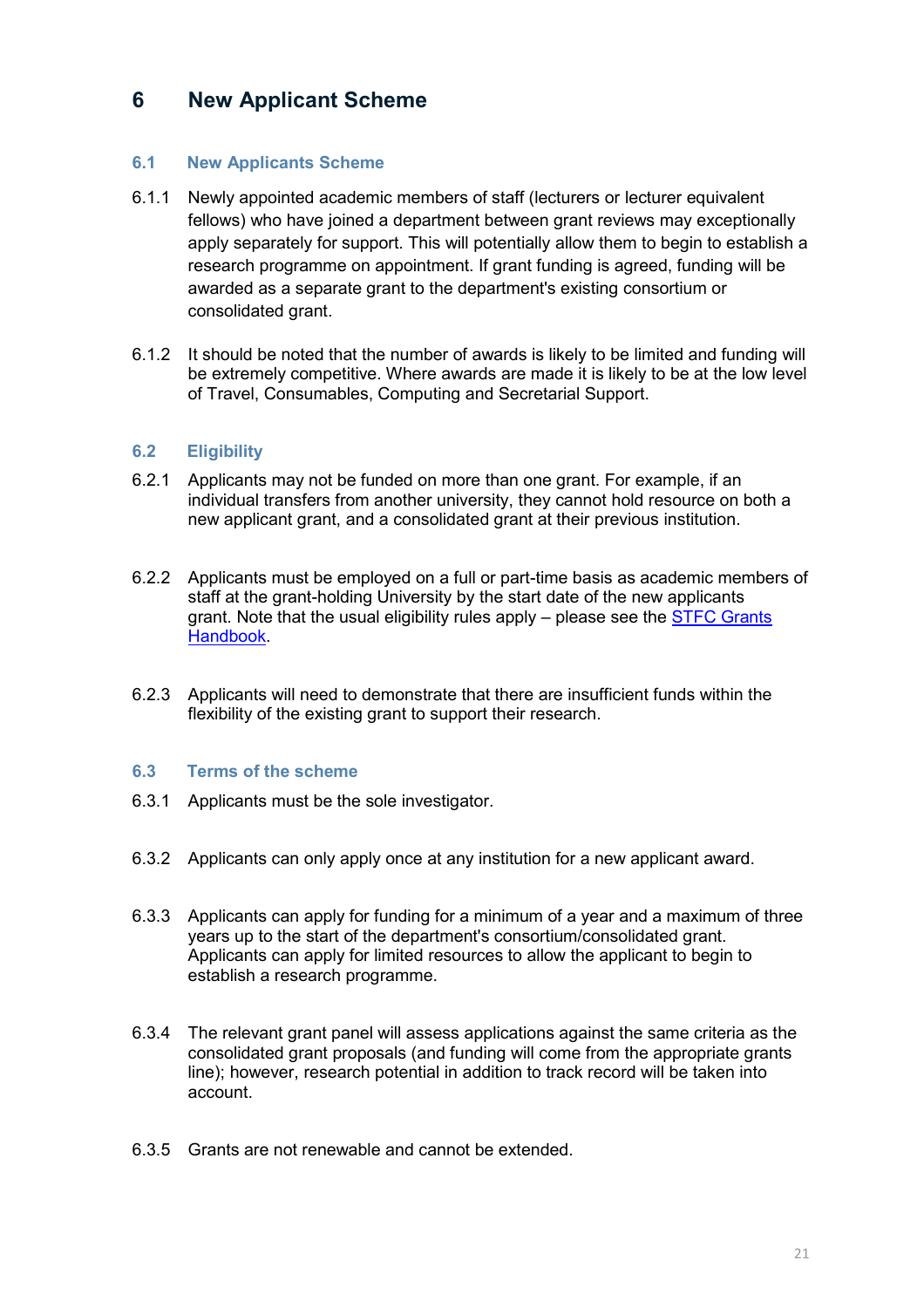#### <span id="page-23-0"></span>**6.4 Proposals**

- 6.4.1 Applicants should submit a one page pre-proposal for consideration by the executive in consultation with the relevant grant panel.
- 6.4.2 Requests will be considered under urgency procedures.
- 6.4.3 The pre-proposal should briefly set out the circumstances, explaining why a new applicant proposal is appropriate, and how the application matches the eligibility criteria set out above.
- 6.4.4 The pre-proposal should also briefly sketch the nature and strength of the scientific case that would be described in full if permission for a full proposal is given.
- 6.4.5 The pre-proposal should provide an indication of the requested resources.
- 6.4.6 The pre-proposal should be accompanied by a brief letter from the Principal Investigator of the consolidated grant held by the department concerned, confirming the employment status and timing, and explaining carefully why the new member of staff's research cannot be supported using the spending flexibility allowed within the existing grant.
- 6.4.7 If the case for funding is considered to be potentially a high priority, applicants will be advised of next steps.